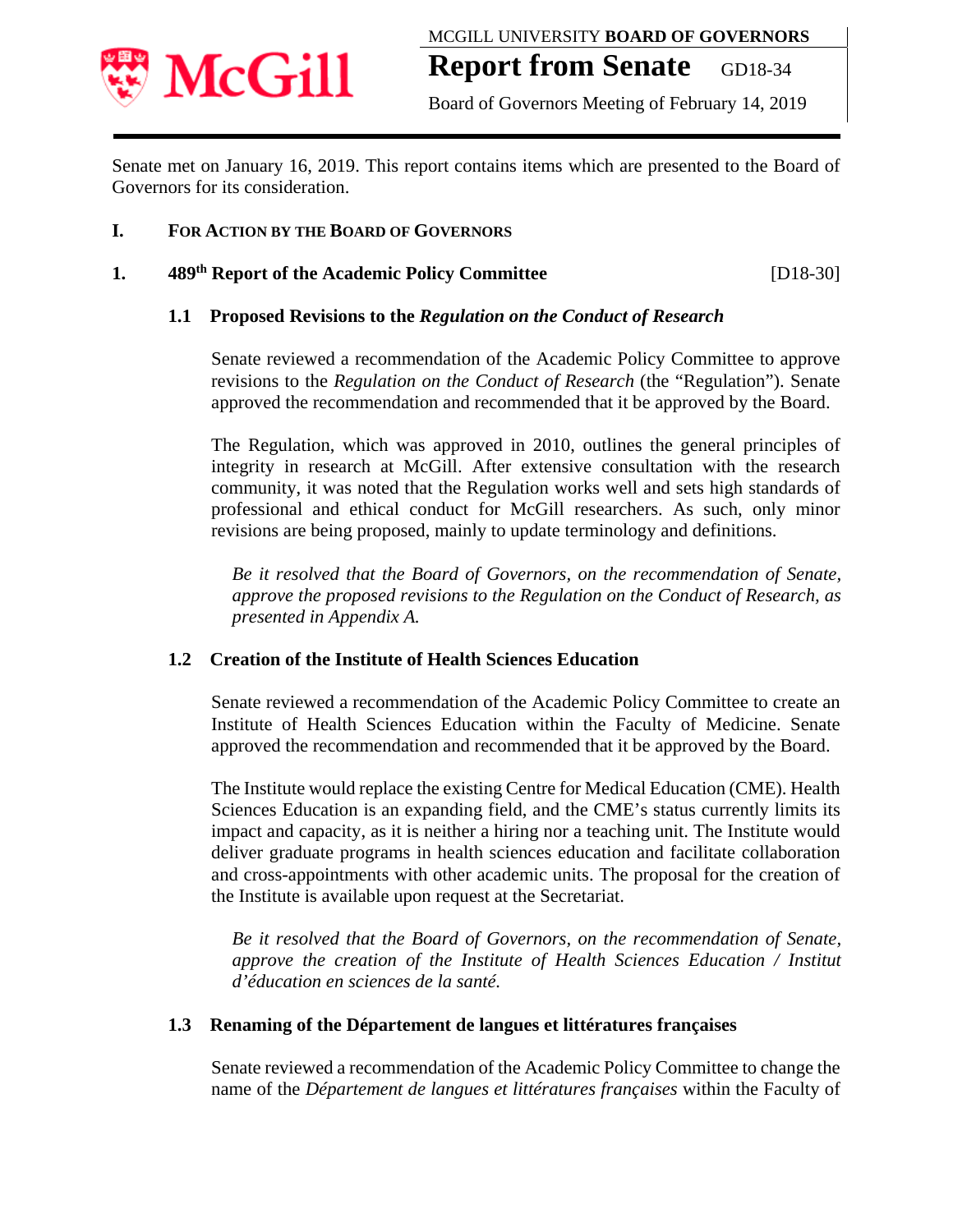Arts to the *Département des littératures de langue française, de traduction et de création.* Senate approved the recommendation and recommended that it be approved by the Board.

The proposed name more accurately reflects the current research and teaching activities of the Department, as the Department encompass all literature produced in the French language (i.e. not only from France) and has not taught French as a second language since 1971. The proposed name also highlights the fact that translation and creative work are now essential components of the Department.

*Be it resolved that the Board of Governors, on the recommendation of Senate, approve the renaming of the Département de langues et littératures françaises to Département des littératures de langue française, de traduction et de création.* 

## **II. FOR THE INFORMATION OF THE BOARD OF GOVERNORS**

## **1. 489th Report of the Academic Policy Committee** [D18-30]

On the recommendation of the Academic Policy Committee, Senate approved the following new teaching programs:

- *B.A.; Joint Honours – Latin America and Caribbean Studies Component (36 cr.), within the Faculty of Arts*
- *Certificate in Public Administration and Governance (30 cr.), within the School of Continuing Studies*
- Diploma in Public Administration and Governance (30 cr.), within the School of *Continuing Studies*
- *Professional Development Certificate in Back End Web Design and Development (28 CEUs), within the School of Continuing Studies*
- *Professional Development Certificate in Front End Web Design and Development (28 CEUs), within the School of Continuing Studies*
- *Professional Development Certificate in Executive Production in Creative Industries (28 CEUs), within the School of Continuing Studies*

## **2. Proposed Revisions to the Code of Student Conduct and Disciplinary** [D18-31]  **Procedures**

Senate approved proposed revisions to the *Code of Student Conduct and Disciplinary Procedures*. Senate received this item for information on November 21, 2018, and provided input. Substantive changes proposed since the fall 2018 include updated definitions and appeal process, inclusion of unauthorized sharing or distribution of copyrighted materials as an academic offence, as well as clarifications and edits throughout the document.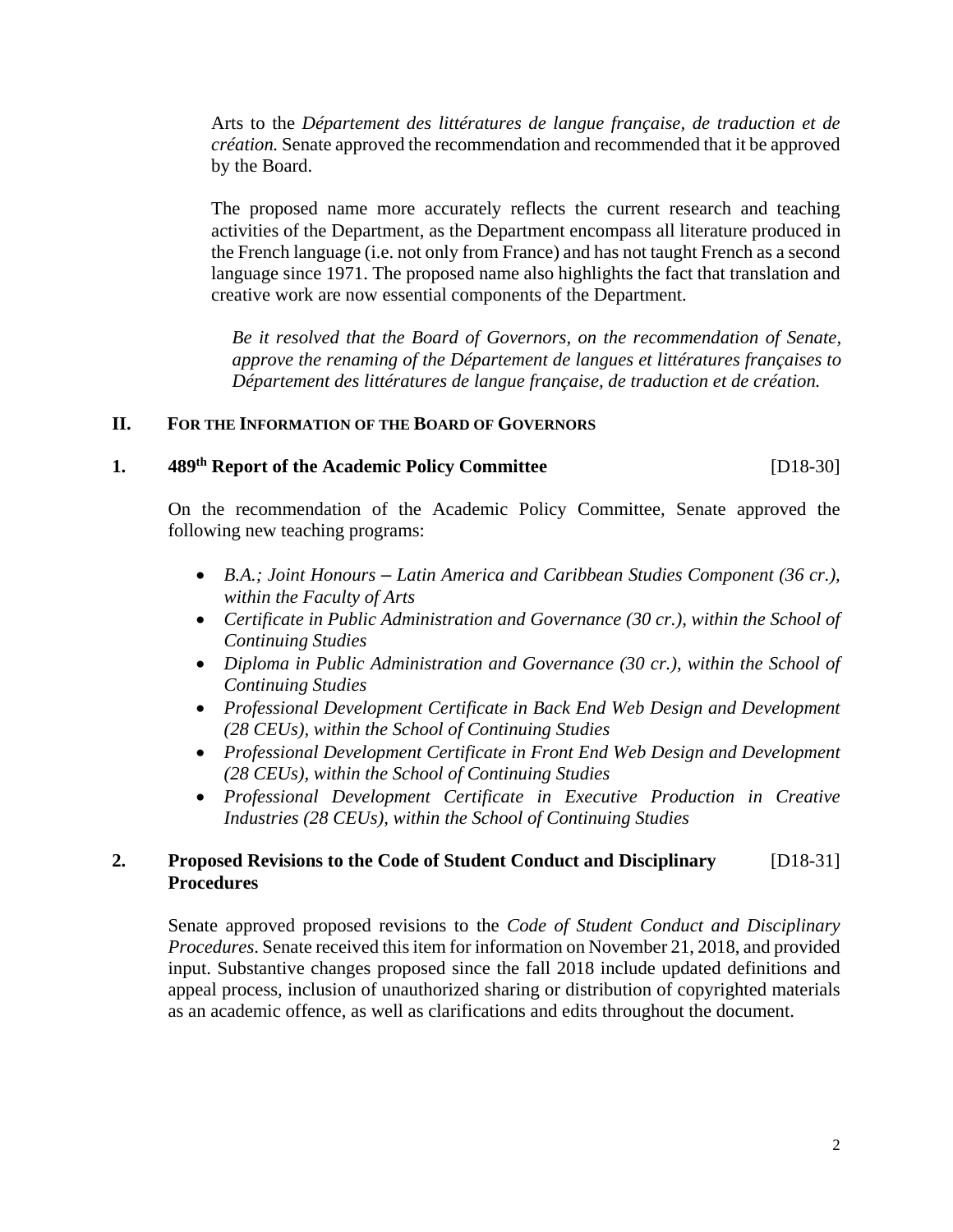## **3. Strategic Research Plan 2019-2024** [D18-32]

On the recommendation of the Vice-Principal (Research and Innovation), Senate endorsed the Strategic Research Plan (SRP) 2019-2024. The SRP expresses McGill's core commitments to research, identifies ongoing Research Excellence Themes, and outlines the implementation strategy and objectives over the next five years. The Board of Governors will receive this item on February 14, 2019.

## **4. Appointment of Assessor under the Policy on Harassment, Sexual** [D18-33]  **Harassment and Discrimination Prohibited by Law**

In accordance with the requirements of the *Policy on Harassment, Sexual Harassment and Discrimination Prohibited by Law*, Senate approved the appointment of Ms. Myriam Larose, immigration advisor in the Faculty of Science and the Faculty of Arts, as an assessor under the Policy, for a three-year term beginning February 1, 2019 and ending January 31, 2022. The mandate of assessors is to investigate a complaint received under the Policy and submit a report of the results of the investigation to the Provost and Vice-Principal (Academic).

## **5. Report of the Ad Hoc Panel to Conduct a Campus Study of Sexual** [D18-34] **Violence**

Senate received this report for information in accordance with the *Policy against Sexual Violence*. The report provided an overview of the climate on sexual violence at McGill, highlighted emerging or unaddressed gaps in McGill's *Policy against Sexual Violence* and provided recommendations and guidelines to address those concerns.

## **6. Report of the Committee for the Implementation of the Policy against** [D18-35] **Sexual Violence**

Senate received this report for information in accordance with the *Policy against Sexual Violence*. The report provided an overview of the Committee for the Implementation of the Policy against Sexual Violence's work and its recommendations.

## **7. Biennial Report on the Sexual Violence Policy** [D18-36]

Senate received this report for information in accordance with the *Policy against Sexual Violence*. The Report addressed activities, data, and developments in connection with the Policy from the time of its adoption (November/December 2016) to November 2018. The Report also included information on complaints involving teaching staff-student relations, in accordance with section 11 of the 2018 Guidelines on Intimate Relationships between Teaching Staff and Students.

## **8. Annual Report on Student Life and Learning** [D18-37]

Senate received this report for information. It provided an overview of Student Life and Learning's activities and goals and focused on initiatives undertaken to improve services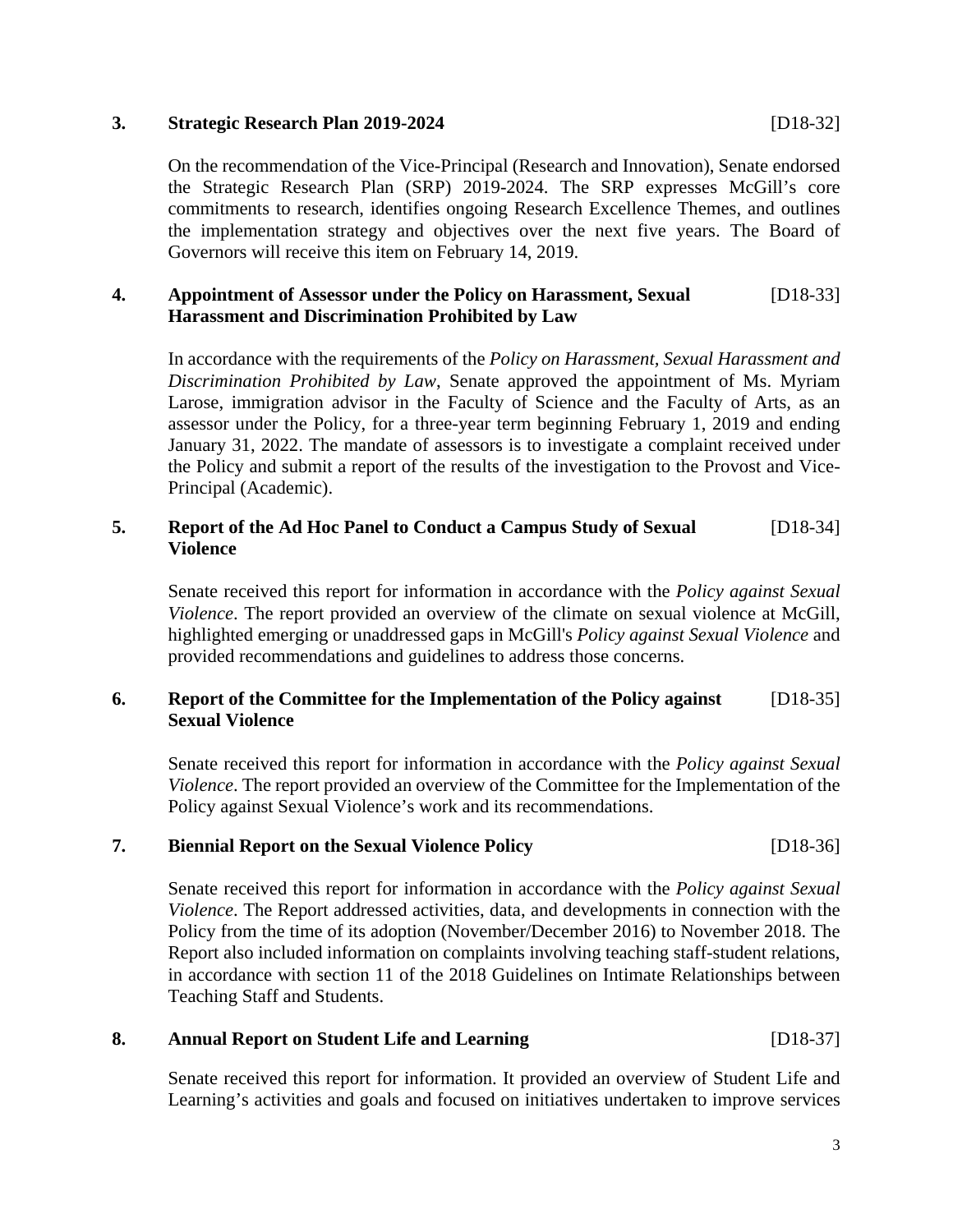to students at McGill. The report will be presented to the Executive Committee on March 28, 2019.

## **9. McGill University Library Update** [D18-38]

Senate received this item for information. The update included an overview of major Library projects including the Fiat Lux Library Building Project; Collection Management Facility Project; upcoming upgrade and migration of the Library's knowledge management infrastructure; status of the Osler Library of the History of Medicine; and the renovation and two-year closure of the Schulich Library of Physical Sciences, Life Sciences, and Engineering.

## **10. Annual Report of the Advisory Council on the Charter of Students' Rights** [D18-39]

Senate received this report for information, in accordance with the *Charter of Students' Rights*. The report indicated that the Advisory Council on the Charter of Students' Rights reviewed a complaint concerning the application of the *Policy Concerning the Rights of Students with Disabilities* and the interpretation of students' rights with respect to assessment and academic accommodation. The Council concluded that the University's policies and protocols are not in violation with the *Charter of Students' Rights* and no further action was required.

## **11. Report from the Board of Governors to Senate** [D18-40]

Senate received this report for information. The report provided a summary of matters reviewed at the December 13, 2018 Board of Governors meeting and the October 29 and December 18, 2018 Executive Committee of the Board of Governors meetings.

**END February 2019**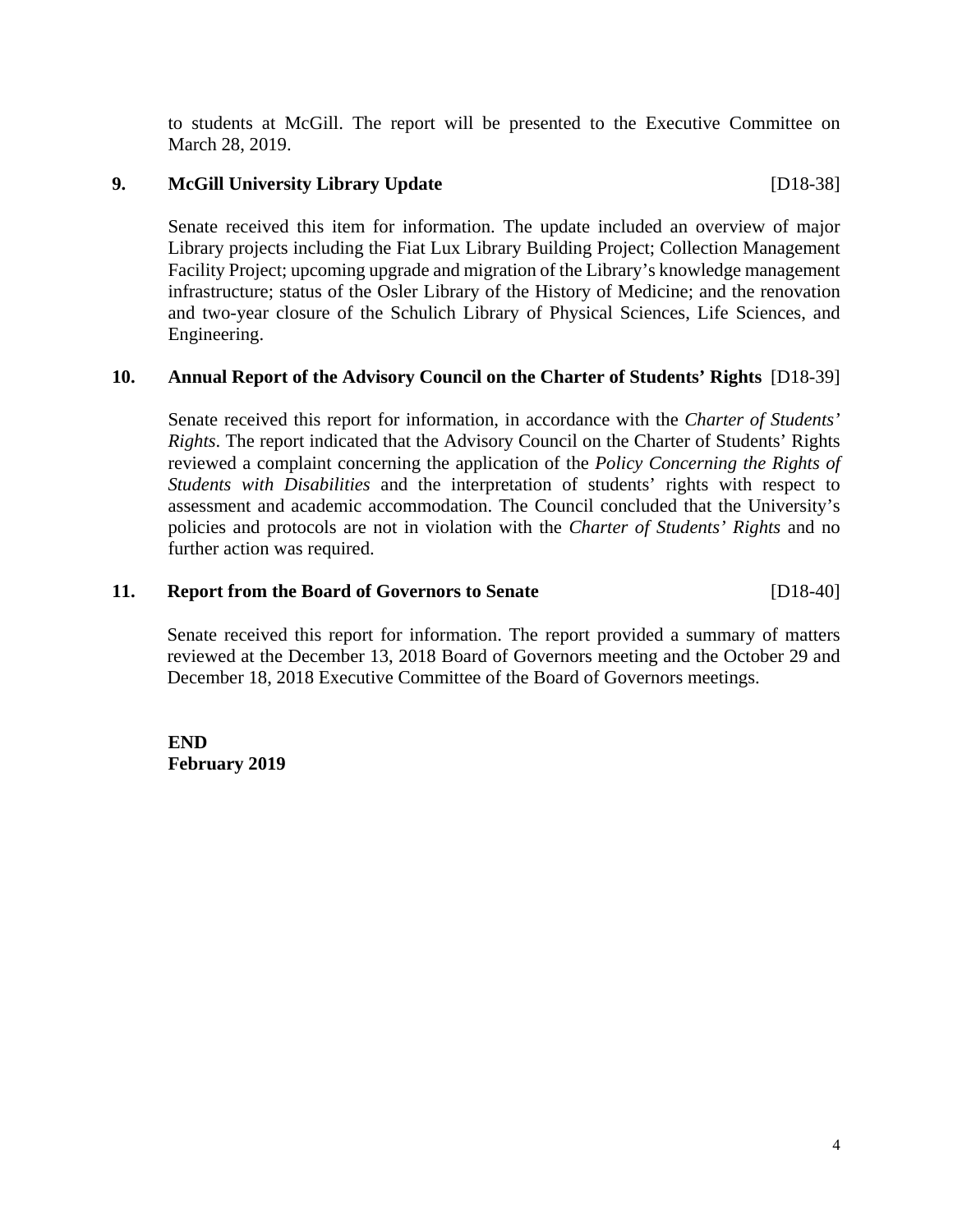# **W** McGill

### **Regulation on the Conduct of Research**

Research and scholarship is central to the mission of the University. It is the cornerstone of the continuing creation of the knowledge which is the foundation of all disciplines. It directly contributes to social well-being, health, culture, economic development and the advancement of society.

Research and scholarship can flourish only in a climate of academic freedom which includes freedom of inquiry and the right to disseminate the results thereof, freedom to challenge<br>conventional thought, freedom from conventional thought, freedom institutional censorship, and the privilege of conducting research on human and animal subjects. However, with academic freedom comes the responsibility to ensure that all research and scholarship: is informed by the principles of honesty, integrity, trust, accountability and collegiality; meets high scientific and ethical standards; is conducted with honest and thoughtful inquiry, rigorous analysis, and accountability for the use of professional standards; and seeks to increase knowledge in ways that do not harm but which benefit society.

The cultivation of these values in the University community are advanced by the ongoing education of its members in matters of research integrity, and by adopting and following appropriate policies within which research and scholarship should be conducted, policies which all major funding agencies require universities to have in place.

This Regulation, therefore, establishes a general framework for the conduct of research. It is premised on individual responsibility for the selection and conduct of research and scholarship as individual members of the University community are best positioned, through special knowledge, to be aware of both the manner in which their Research and scholarly activity is being conducted and the consequences of such

#### **PREAMBLE PREAMBLE**

Research and scholarship are central to the mission of the University. They are the cornerstone of the continuing creation of the knowledge which is the foundation of all disciplines. They directly contribute to social<br>well-being, health, culture, economic well-being, health, culture, economic development and the advancement of society.

Research and scholarship can flourish only in a climate of academic freedom which includes freedom of inquiry and the right to disseminate the results thereof, freedom to challenge conventional thought, freedom from institutional censorship, and the privilege of conducting research *involving* humans and animals. However, with academic freedom comes the responsibility to ensure that all research and scholarship: are informed by the principles of honesty, integrity, trust, accountability and collegiality; meet high scientific and ethical standards; are conducted with honest and thoughtful inquiry, rigorous analysis, and accountability for the use of professional standards; and seek to advance knowledge in ways that do not harm but which benefit society.

The cultivation of these values in the University community is advanced by the ongoing education of its members in matters of research integrity, and by adopting and following appropriate policies within which research and scholarship should be conducted, policies which all major funding agencies require universities to have in place.

This Regulation, therefore, establishes a general framework for the conduct of research. It is premised on individual responsibility for the selection and conduct of research and scholarship as individual members of the University community are best positioned, through special knowledge, to be aware of both the manner in which their Research and scholarly **activities** are being conducted and the consequences of such **Deleted:** is **Deleted:** It is **Deleted:** It **Deleted:** s

| Deleted: on       |
|-------------------|
| Deleted: subjects |
| Deleted: is       |
| Deleted: S        |
| Deleted: is       |
|                   |
| Deleted: S        |
| Deleted: increase |

**Deleted:** are

**Deleted:** activity

**Deleted:** is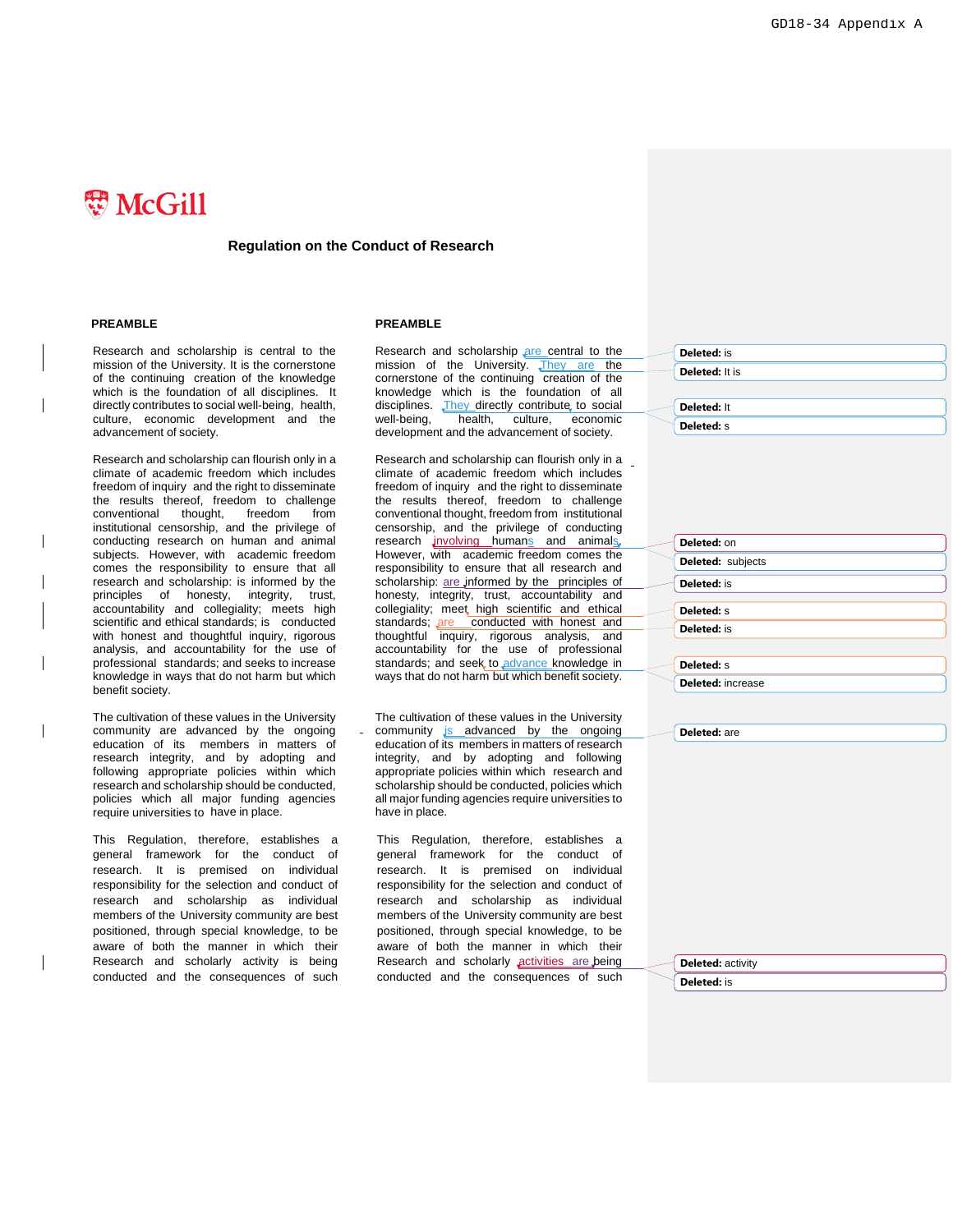

activity. Special responsibility rests with Researchers to remain aware of the consequences of their Research and to balance the potential benefits against the possibility of harmful applications. activities. Special responsibility rests with Researchers to consider the consequences of their Research and to balance the potential benefits against the possibility of harmful applications. This Regulation should be interpreted in a manner that is consistent with the vision of the University as a research and scholarly community committed to the principles of academic freedom, honesty, integrity, trust, accountability and collegiality, and the idea that fair play must prevail at all times. This Regulation should be interpreted in a manner that is consistent with the vision of the University as a research and scholarly community committed to the principles of academic freedom, honesty, integrity, trust, accountability and collegiality, and to the idea that fair play must prevail at all times. This Regulation does not replace the policies and guidelines of agencies sponsoring research or which have oversight of particular research activities. This Regulation does not replace the policies and guidelines of agencies sponsoring research or those that have oversight of particular research activities. **1. DEFINITIONS** For the purposes of this Regulation: **1. DEFINITIONS** For the purposes of this Regulation: **1.1** "Agency" means the funding agency, foundation, organization, sponsor or other Person, public or private, international, national, provincial or foreign, supporting in whole or in part any Research, or which has oversight of any Research. **1.1** "Agency" means the funding agency, foundation, organization, sponsor or other Person, public or private, international, national, provincial or foreign, supporting in whole or in part any Research, or which has oversight of any Research. **1.2** "Chair" means the chair or director of a department, school, institute or centre and includes the chairs of all such units within which a Researcher undertakes Research 1.2 "Chair" means the **Jeader** of a department, school, institute or centre and includes the chairs of all such units within which a Researcher undertakes Research. **1.3** "Corresponding Author" means: (i) the Researcher so identified by agreement of Research Collaborators; or (ii) in the absence of agreement, the Researcher who submits a manuscript for publication. **1.3** "Corresponding Author" means: (i) the Researcher so identified by agreement of Research Collaborators; or (ii) in the absence of agreement, the Researcher who submits the manuscript for publication. **1.4** "Data" means the recorded factual information and material, both physical and electronic, commonly accepted in the relevant scientific community as necessary to validate research findings including, but not limited to, research proposals, laboratory records, progress reports, internal reports, and presentations. **1.4** "Data" means the recorded factual information and material, both physical and electronic, commonly accepted in the relevant scholarly community as necessary to validate research findings including, but not limited to, research proposals, laboratory records, progress reports, internal reports, and presentations. Data includes all information or **Deleted:** ty **Deleted:** remain aware of **Deleted:** which have **Deleted:** chair or director **Deleted:** head **Deleted:** a **Deleted:** scientific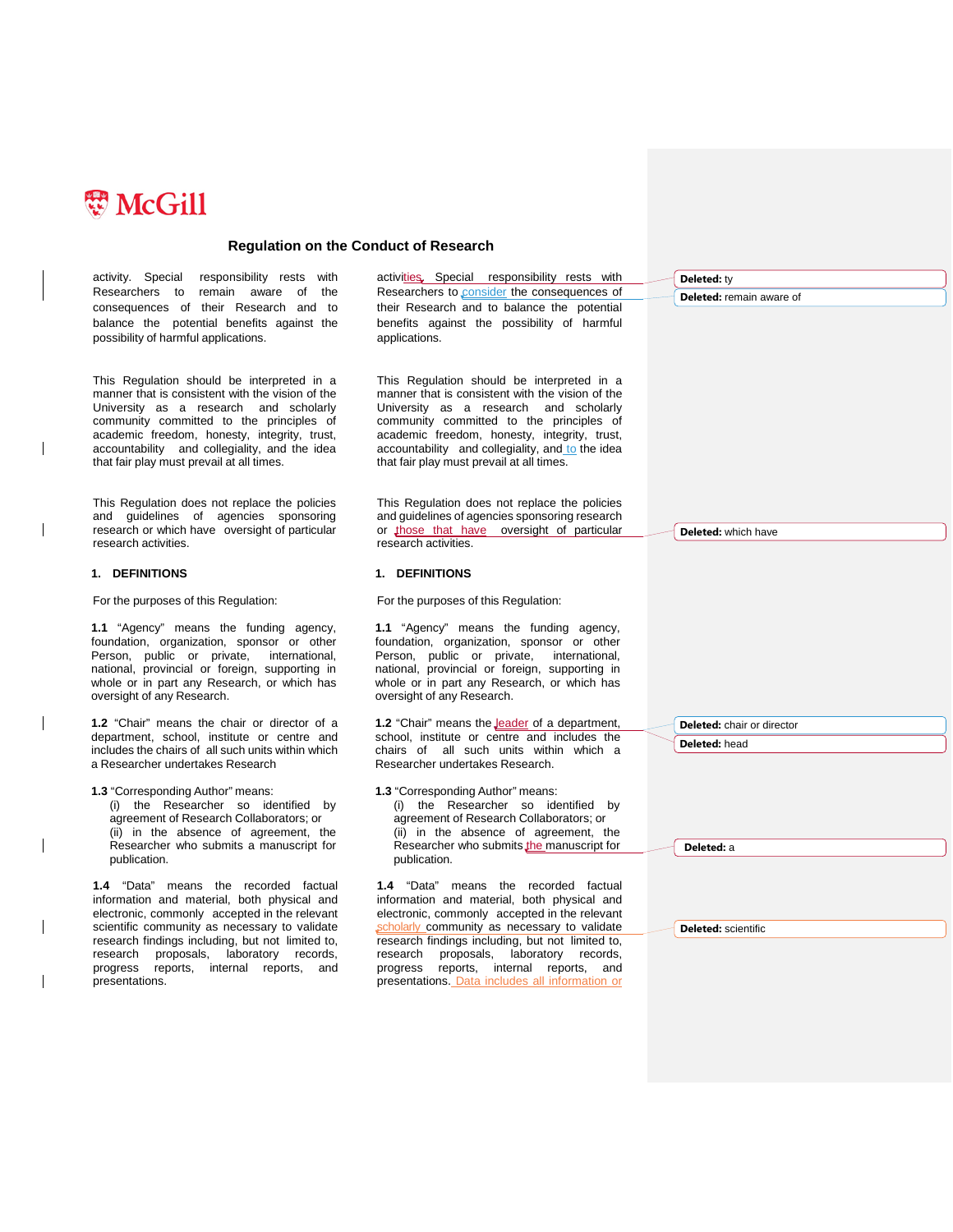

**1.5** "Dean" includes, as appropriate to the context, the Dean of Graduate and Postdoctoral Studies, the Dean of Continuing Education, the Dean of Students, and the Director or Dean of Libraries.

**1.6** "Gift" means a voluntary transfer of property without valuable consideration or benefit of any kind to the donor, or to any Person designated by the donor.

**1.7** "Legal Person" includes corporations, partnerships, associations, foundations, organizations, government agencies, and any other entity or body.

**1.8** "Person" means, as the context requires, natural and Legal Persons.

**1.9** "Plagiarism" means the representation of another's work, published or unpublished, as one's own or assisting another in representing another's work, published or unpublished, as his or her own.

**1.10** "Principal Investigator" means the Researcher who is so identified to an Agency or, in the absence of such identification, the Researcher who has primary responsibility for the design, conduct and supervision of Research.

**1.11** "Regulatory Framework" the regulations, policies and guidelines of the University concerning the conduct of Research and related matters as they may exist from time to time.

**1.12** "Research" includes all forms of funded and unfunded scholarly, scientific and professional work and related activities based on [intellectual](http://en.wikipedia.org/wiki/Intellectual) [investigation](http://en.wikipedia.org/wiki/Investigation) aimed at

records of any sort related to the application for, performance of, or results obtained from the research in question.

1.5 "Dean" means the leader of a Faculty and includes the Deans of Faculties within which a Researcher undertakes Research and also includes, as appropriate to the context, any other Dean..

**1.6** "Gift" means a voluntary transfer of property without valuable consideration or benefit of any kind to the donor, or to any Person designated by the donor.

1.7 "Legal Person" means corporations, partnerships, associations, foundations, organizations, government agencies, and any other entity or body.

**1.8** "Person" means, as the context requires, natural and Legal Persons.

**[1](#page-6-0).9** "Plagiarism"<sup>1</sup> means presenting and using another's published or unpublished work, including theories, concepts, data, source material, methodologies or findings, including graphs and images, as one's own, without appropriate referencing and, if required, permission.

**1.10** "Principal Investigator" means the Researcher who is so identified to an Agency or, in the absence of such identification, the Researcher who has primary responsibility for the design, conduct and supervision of Research.

**1.11** "Regulatory Framework" **means** the regulations, policies and guidelines of the University concerning the conduct of Research and related matters as they may exist from time to time.

**1.12** "Research" means all forms of funded and unfunded scholarly, scientific, artistic and professional work and related activities based on [intellectual](http://en.wikipedia.org/wiki/Intellectual) [investigation](http://en.wikipedia.org/wiki/Investigation) aimed

**Deleted:** head

**Deleted:** the Dean of Graduate and Postdoctoral Studies, the Dean of Continuing Education, the Dean of Students, and the Director or Dean of Libraries.¶ **Formatted:** Condensed by 0.05 pt **Formatted:** Condensed by 0.05 pt **Formatted:** Character scale: 100%, Condensed by 0.05 pt **Formatted:** Condensed by 0.05 pt **Formatted:** Condensed by 0.05 pt **Formatted:** Condensed by 0.05 pt **Deleted:** includes **Deleted:** the representation of **Deleted:** published or unpublished work, **Deleted:** s **Deleted:** as one's own or assisting another in representing another's work, published or unpublished,

**Deleted:** includes

as his or her own.

<span id="page-6-0"></span><sup>1</sup> Tri-Agency Framework: Responsible Conduct of Research (2016), Section 3.1 Breaches of Agency Policies, p.5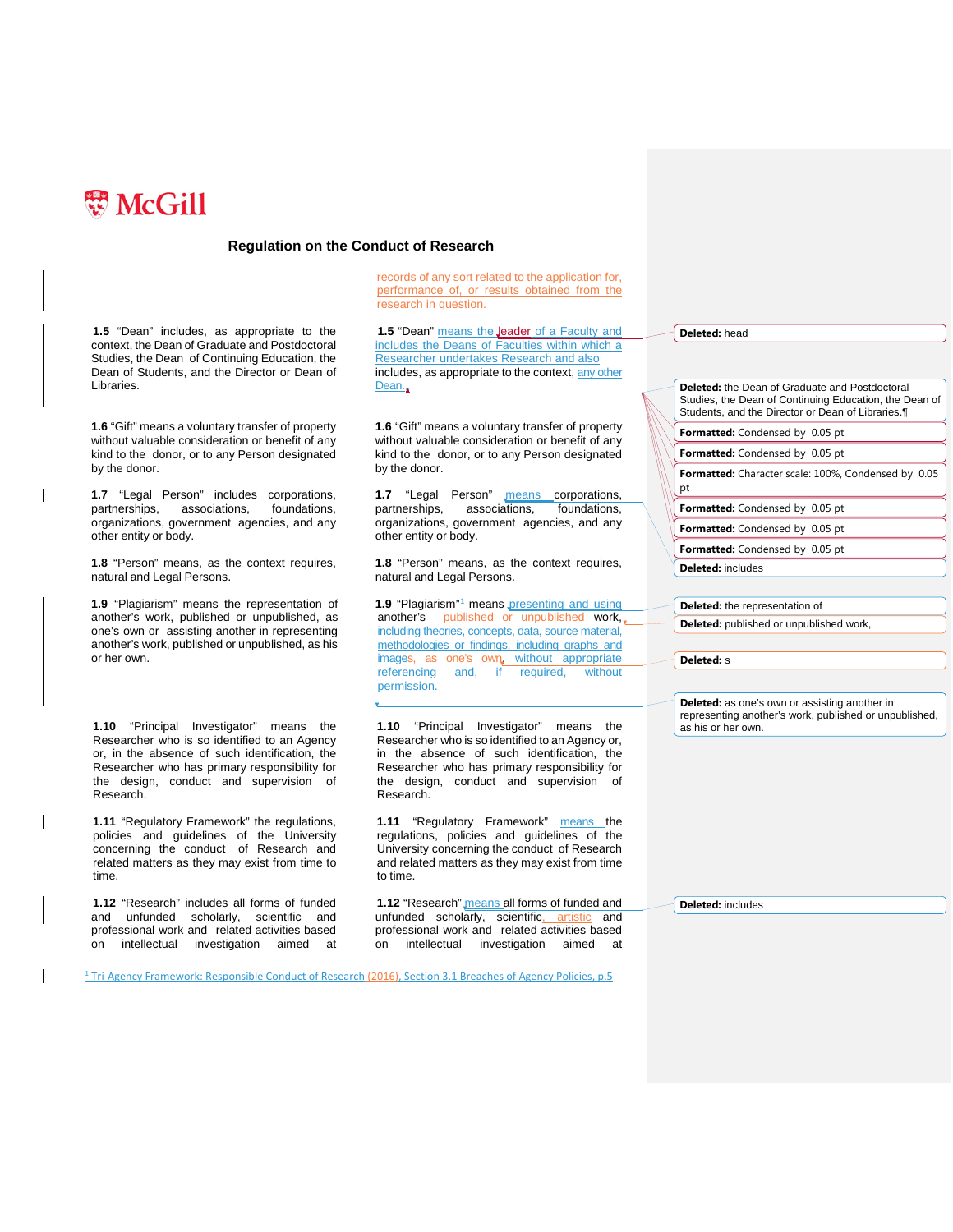

 $\overline{\phantom{a}}$ 

### **Regulation on the Conduct of Research**

discovering, interpreting, revising, disseminating or publishing knowledge.

**1.13** "Research Related Agreement" includes international project agreements, licensing agreements, Research agreements, Research contracts, Research grant applications, Research grant agreements, service agreements, shareholder agreements, clinical trial agreements, confidentiality agreements, material transfer agreements, partnership program agreements, collaborative Research development agreements, inter-institutional Research agreements and industrial Research chair agreements and any document accessory to such agreements.

**1.14** "Research Misconduct" includes, but is not limited to the definitions of the funding agencies for such misconduct, for example: fabrication, falsification, misappropriation of intellectual property rights of another, or any other conduct that constitutes a significant departure from the ethical and other standards that are commonly accepted within the relevant research community for proposing, performing, reporting or reviewing research or treating human and animal research subjects, but does not include honest errors or differences of interpretation or judgment relating to Data or Results that are reasonable in light of the circumstances in which they are made or reached.

**1.15** "Researcher" means any member of the University community who engages in or supervises Research.

discovering, interpreting, revising, disseminating or publishing knowledge.

1.13 "Research-Related Agreement" means international project agreements, licensing agreements, Research agreements, Research contracts, Research grant applications, Research grant agreements, service agreements, shareholder agreements, clinical trial agreements, confidentiality agreements, material transfer agreements, partnership program agreements, collaborative Research development agreements, inter-institutional Research agreements and industrial Research chair agreements and any document accessory to such agreements.

1.14 "Research Misconduct" *jncludes*, but is not limited to, a breach of any Agency policy related to the conduct of<br>research, for example: fabrication, research, for example: fabrication, falsification, Plagiarism, mismanagemen of research funds, misappropriation of intellectual property rights of another, or any other conduct that constitutes a significant departure from the ethical and other standards that are commonly accepted within the relevant research community for proposing, performing, reporting or reviewing research or the treatment of humans or animals involved in research. Research Misconduct does not include:

( i ) differences of interpretation or judgment relating to Data or results that are reasonable in light of the circumstances in which they are made or reached; or

(ii) alleged Plagiarism by students relating to unpublished research that is undertaken for academic credit, provided that the allegation implicates only students. Such allegations shall be dealt with in accordance with the Code of **Student Conduct and Disciplinary Procedures.** However, if the alleged Plagiarism is in a graduate thesis, it is reviewed as Research Misconduct.

**1.15** "Researcher" means any member of the University community who engages in or supervises Research.

**Deleted:** 

**Deleted:** includes

**Deleted:** includes

**Deleted:** the definitions of the funding agencies breaches for such misconduct, ( **Deleted:** plagiarism

**Deleted:** )

**Deleted:** the

**Deleted:** treating human participants and animal research subjects, but does not include honest errors or differences of interpretation or judgment relating to Data or Results that are reasonable in light of the circumstances in which they are made or reached.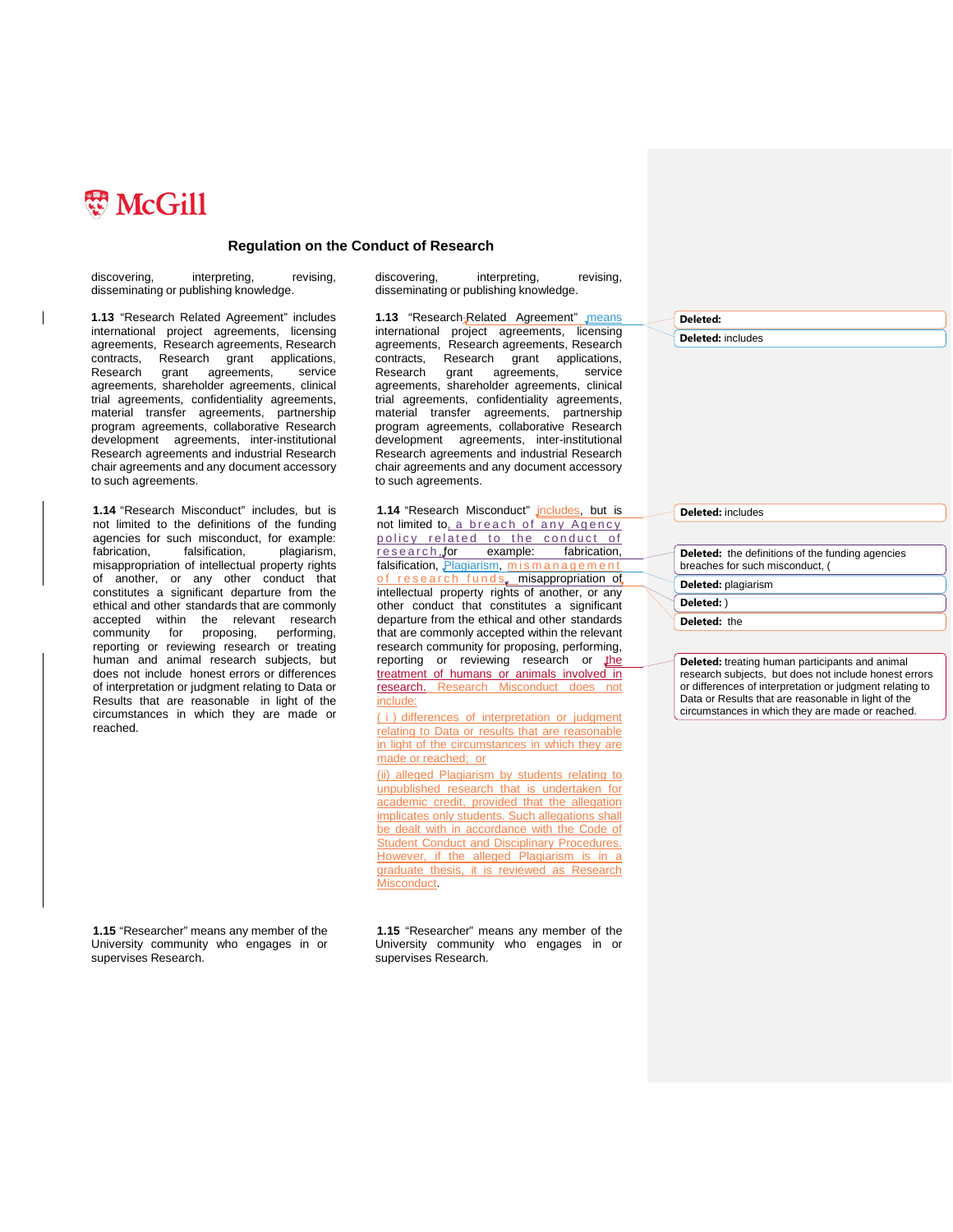

(iv) obtain necessary approvals including, but not limited to, ethics, protocol and standard operating procedure approvals, before engaging in a Research activity for which prior approval is necessary; and

**3.1.1** The University shall take reasonable measures to ensure that Researchers are made aware of, and kept informed of changes to the Regulatory Framework relevant to

**3.2** In the case of collaborative or team Research, the Principal Investigator shall take reasonable measures to ensure that the members of the Research group or team are aware of and comply with the Regulatory Framework relevant to the Research being

Research.

undertaken.

### **Regulation on the Conduct of Research**

**1.16** "Student" means a student as defined in the *Code of Student Conduct and Disciplinary Procedures*. **1.16** "Student" means a student as defined in the *Code of Student Conduct and Disciplinary Procedures*. **1.17** "University" includes institutions affiliated with the University. **1.17** "University" means McGill University and institutions affiliated with the University. **2. SCOPE 2. SCOPE 2.1** This Regulation applies to all Research conducted by a Researcher. **2.1** This Regulation applies to all Research conducted by a Researcher. **3. BASICOBLIGATIONS 3. BASICOBLIGATIONS 3.1** The primary responsibility for the selection and conduct of Research shall rest with the Researcher and to this end he or she shall: **3.1** The primary responsibility for the selection and conduct of Research shall rest with the Researcher. To this end, Researchers shall: (i) maintain the highest standards of honesty, integrity and ethical behaviour in all Research; (i) maintain the highest standards of honesty, integrity and ethical behaviour in all Research; (ii) familiarize himself or herself with and abide by the Regulatory Framework and the regulations, policies and guidelines of any Agency relevant to his or her Research; (ii) familiarize themselves with, and abide by, the Regulatory Framework and the regulations, policies and guidelines of any Agency relevant to their Research; (iii) not misrepresent his or her academic, professional or employment credentials or experience; (iii) not misrepresent their academic, professional or employment credentials or experience; **Deleted:** includes **Deleted:** and t **Deleted:** he or she **Deleted:** himself or herself **Deleted:** his or her **Deleted:** his or her

> (iv) obtain necessary approvals including, but not limited to, ethics, protocol and standard operating procedure approvals, before engaging in a Research activity for which prior approval is necessary; and

3.1.1 The University shall take reasonable measures to ensure that Researchers are made aware of, and kept informed of, changes to the Regulatory Framework relevant to Research.

**3.2** In the case of collaborative or team Research, the Principal Investigator shall take reasonable measures to ensure that the members of the Research group or team are aware of, and comply with, the Regulatory Framework relevant to the Research being undertaken.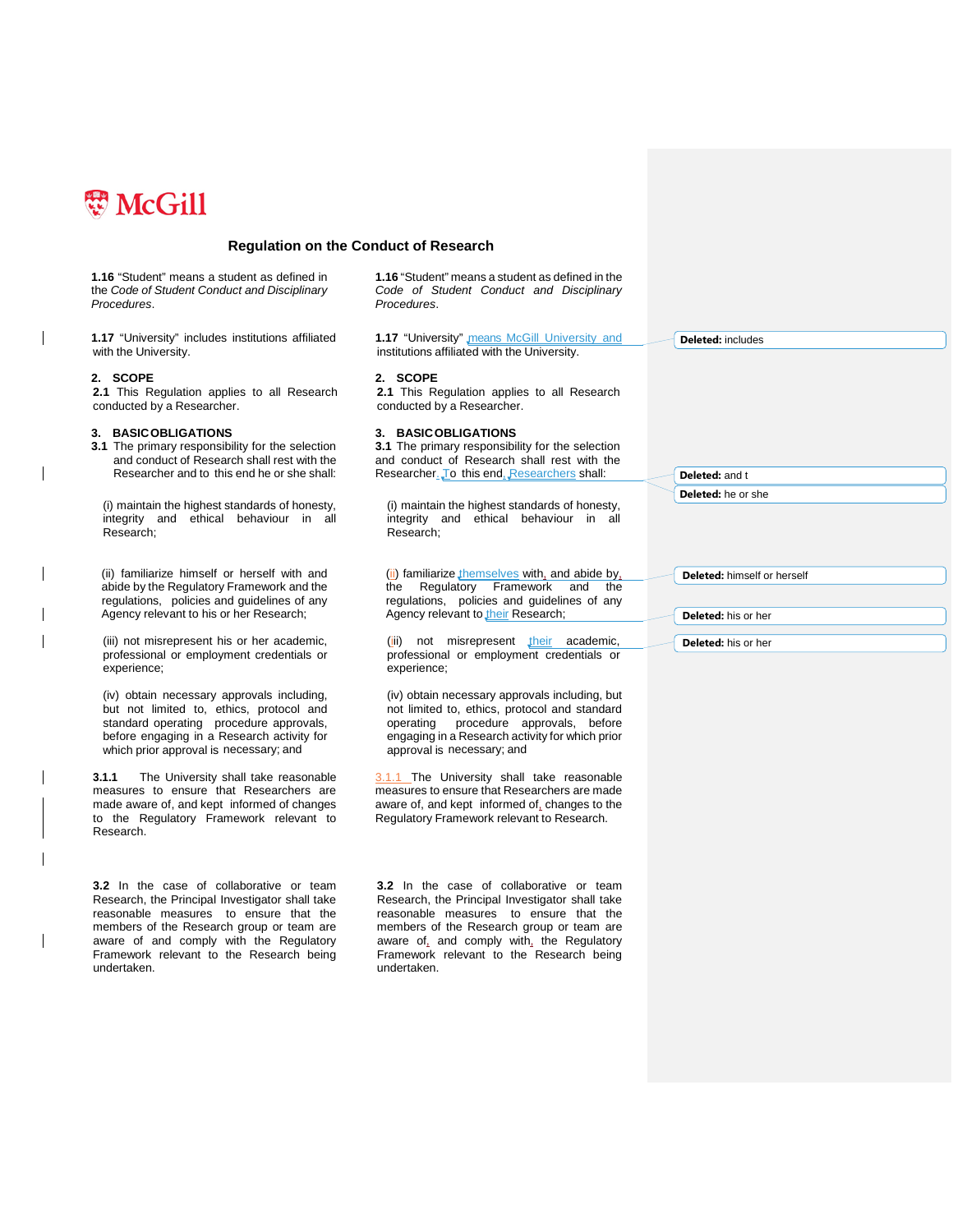

**3.3.1** The Office of the Dean of Graduate and Postdoctoral Studies and graduate program directors shall put in place reasonable measures to ensure that Students who may engage in Research are aware of:

(i) their obligations in respect of academic integrity and the ethical conduct of Research;

(ii) the Regulatory Framework relevant to their Research.

**3.3.2** A supervisor of Students engaged in Research shall take reasonable measures to:

(i) ensure that the Students have been advised of their obligations in respect of academic integrity and the ethical conduct of Research;

(ii) ensure that the Students have received a copy of the Regulatory Framework relevant to their particular Research;

(iii) provide the Students with a copy of any Research related documents which the Students have been asked to sign; and

(iv) disclose to the Students any special conditions concerning such matters as constraints on publication, limitations on future use of Data, and ownership of intellectual property that may influence a Student's decision to participate in the Research.

**3.4** A Researcher engaged in Research external to the University which is not part of her or his academic duties shall act with integrity and adhere to the highest ethical standards.

**3.5** A Researcher who engages in Research which is not part of his or her academic duties for Persons external to the University shall:

(i) comply with the disclosure requirements of the Regulatory Framework governing conflicts of interest, and conflicts of commitment and consulting activities; and

 (ii) advise in writing the Person on behalf of whom such activities are undertaken that the Researcher is acting in his or her private capacity, and not as an employee **3.3.1** The Dean of Graduate and Postdoctoral Studies and graduate program directors shall put in place reasonable measures to ensure that Students who may engage in Research are aware of:

(i) their obligations in respect of academic integrity and the ethical conduct of Research;

(ii) the Regulatory Framework relevant to their Research.

**3.3.2** A supervisor of Students engaged in Research shall take reasonable measures to:

(i) ensure that the Students have been advised of their obligations in respect of academic integrity and the ethical conduct of Research;

(ii) ensure that the Students have received a copy of the Regulatory Framework relevant to their particular Research;

(iii) provide the Students with a copy of any Research related documents which the Students have been asked to sign; and

(iv) disclose to the Students any special conditions concerning such matters as constraints on publication, limitations on future use of Data, and ownership of intellectual property that may influence a Student's decision to participate in the Research.

**3.4** Researchers engaged in Research external to the University which is not part of their academic duties shall act with integrity and adhere to the highest ethical standards.

**3.5** Researchers engaged in Research which is not part of their academic duties for Persons external to the University shall:

(i) comply with the disclosure requirements of the Regulatory Framework governing conflicts of interest, and conflicts of commitment and consulting activities; and

 (ii) advise in writing the Person on behalf of whom such activities are undertaken that the Researcher is acting in  $a$  private capacity, and not as an employee or representative of the University unless the **Deleted:** Office of the

**Deleted:** A **Deleted:** her or his

| <b>Deleted: A</b>   |
|---------------------|
| Deleted: who        |
| <b>Deleted:</b> S   |
| Deleted: his or her |

**Deleted:** his or her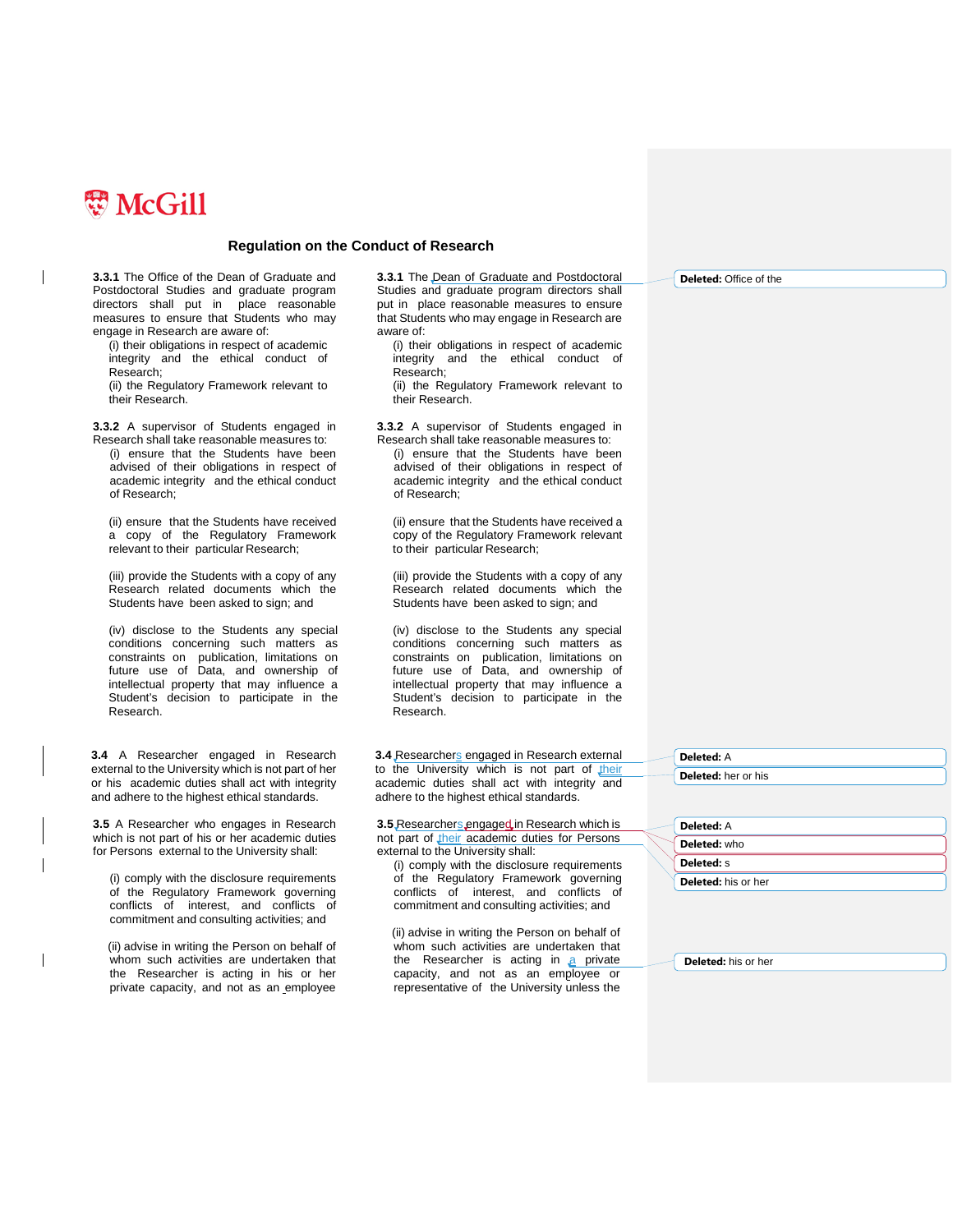

or representative of the University unless the Researcher has been expressly authorized in writing so to act by his or her Chair;

(iii) not make use of University personnel or Students, or more than minimal use of services, facilities, equipment or supplies in such Research without, in advance of such use:

- (a) obtaining written approval for such use from the Chair and Dean; and<br>(b) making
- appropriate written financial arrangements to reimburse the University in advance of such use.

**3.5.1** Where appropriate, prior to granting approval pursuant to section 3.5, the Chair shall<br>consult with the Dean, Vice-Principal consult with the Dean, Vice-Principal (Research and International Relations) and/or Vice-Principal (Administration and Finance).

**3.6** A Researcher shall ensure that publications do not misrepresent data or images and that the nature and purpose of any image manipulation is explained.

**3.7** A Researcher shall comply with the accepted practice of his or her discipline relating to the publication of Research including those constraining:

(i) the submission of manuscripts to two or more journals; and

(ii) the duplicate publication of Data or a manuscript.

**3.8** A Researcher shall not enter into or participate in any arrangement whereby an Agency or Person with a vested interest in the findings of Research may:

(i) suppress any findings of the Research; or (ii) withhold information that may have a bearing on the interpretation of the findings

**3.8.1** Section 3.8 shall not override the rights of human subjects of the Research.

**3.9** A Researcher normally shall not enter into an arrangement with a Person to write or contribute to a publication without the

Researcher has been expressly authorized in writing so to act by their Chair;

(iii) not make use of University personnel or Students, or more than minimal use of services, facilities, equipment or supplies in such Research without, in advance of such use:

- (a) obtaining written approval for such use from their Chair and Dean; and<br>making
- (b) making appropriate written<br>financial arrangements to final contract contains to reimburse the University in advance of such use.

**3.5.1** Where appropriate, prior to granting approval pursuant to section 3.5, the Chair shall consult with the Dean, Vice-Principal<br>(Research and Innovation) and/or Vice-(Research and **Jnnovation**) Principal (Administration and Finance).

**3.6** Researchers shall ensure that publications do not misrepresent data or images and that the nature and purpose of any image manipulation is explained.

**3.7** Researchers shall comply with the accepted practice of their discipline relating to the publication of Research including those constraining:

(i) the submission of manuscripts to two or more journals; and

(ii) the duplicate publication of Data or a manuscript.

**3.8** Researchers shall not enter into or participate in any arrangement whereby an Agency or Person with a vested interest in the findings of Research may:

(i) suppress any findings of the Research; or (ii) withhold information that may have a bearing on the interpretation of the findings

**3.8.1** Section 3.8 shall not override the rights of human participants in the Research.

**3.9** Researchers normally shall not enter into an arrangement with a Person to write or contribute to a publication without the

**Deleted:** International Relations **Deleted:** A **Deleted:** A **Deleted:** his or her

**Deleted:** his or her

**Deleted:** A

| <b>Deleted:</b> subjects |
|--------------------------|
| Deleted: of              |
| Deleted: ¶               |
| Deleted: A               |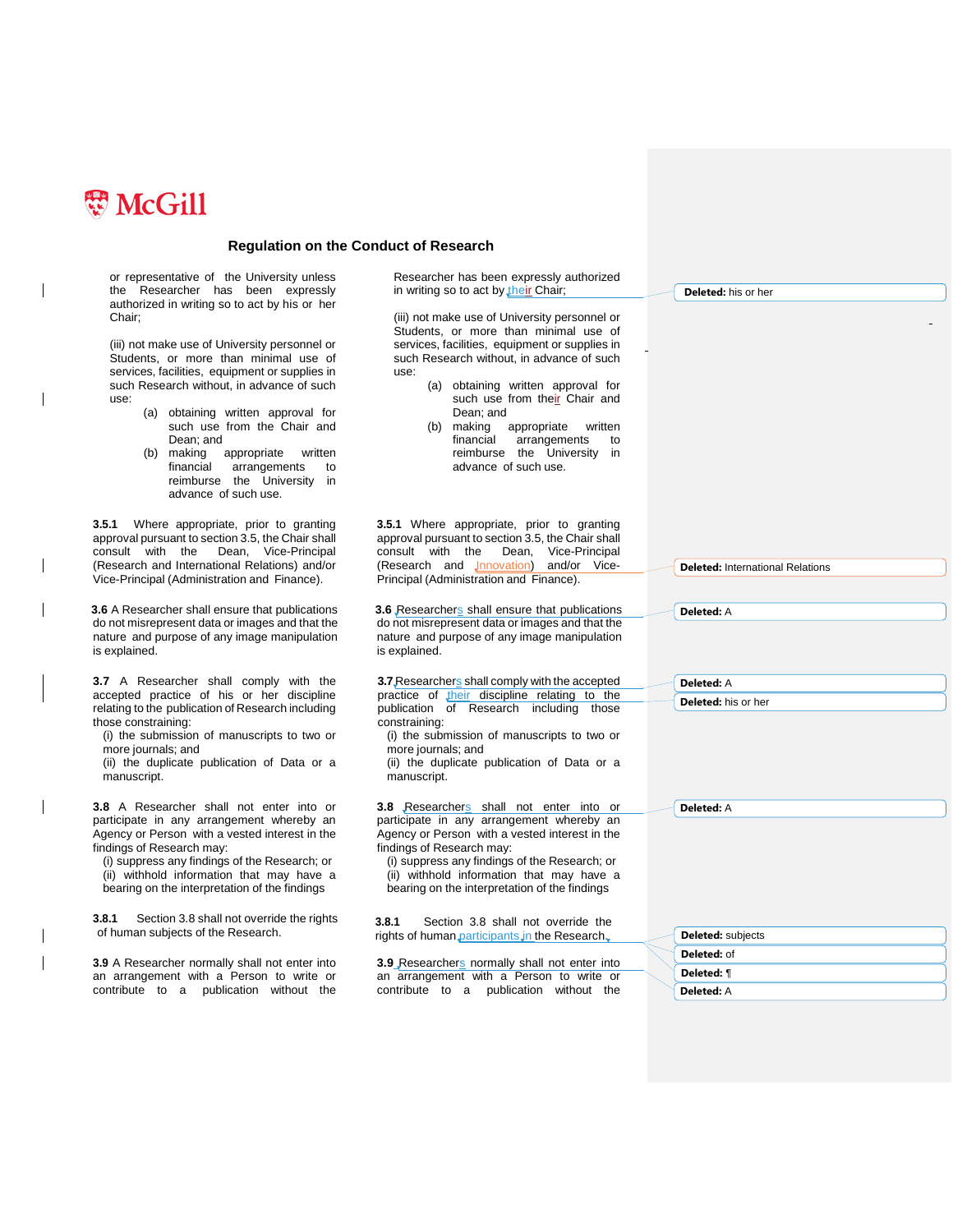

Researcher's contribution being publicly acknowledged. Such an arrangement is only acceptable if the Researcher, if so requested, is prepared to be publicly associated with the publication.

**3.10.1** Subject to section 3.5, a Researcher shall acknowledge his or her affiliation with the University in all publications resulting from Research undertaken while a member of the University community.

**3.10.2** A Researcher who is no longer a member of the University community shall cease to indicate in publications, other than those resulting from Research performed while a member of the University community, his or her affiliation with the University in the absence of prior written approval of the chair.

**4.1** A Researcher shall collect Data concerning human and animal subjects in accordance with the Regulatory Framework governing the use of such subjects.

**4.2** A Researcher shall respect the laws governing access to personal information and privacy in his or her collection and use of Data.

**4.3** A Student may engage in Research in which use of certain kinds of Data, in the custody of a government or Person, is restricted provided that:

(i) the eventual publication of Research based on the Data is permitted; and

- (ii) subject to section 4.3.1, any delay in
- publication does not exceed one (1) year.

**4.3.1** A request by a third party for a delay in publication of Research undertaken by a Student for his or her thesis that exceeds one (1) year may be agreed to only in exceptional cases and shall require:

- (i) the written consent of the student; and
- (ii) the written approval of: (a)the Vice-Principal (Research and International Relations); and

Researcher's contribution being publicly acknowledged. Such an arrangement is only acceptable if the Researcher, if so requested, is prepared to be publicly associated with the publication.

**3.10.1** Subject to section 3.5, Researchers shall acknowledge their affiliation with the University in all publications resulting from Research undertaken while a member of the University community.

**3.10.2** Researchers who are no longer members of the University community shall cease to indicate in publications, other than those resulting from Research performed while members of the University community, any affiliation with the University in the absence of prior written approval of the Chair

#### **4. RESEARCH DATA 4. RESEARCH DATA**

4.1 Researchers shall collect Data in accordance with the Regulatory Frameworks governing the ethical conduct of research involving humans and animals.

4.2 Researchers shall respect the laws governing access to personal information and privacy in the collection and use of Data.

**4.3** A Student may engage in Research in which use of certain kinds of Data, in the custody of a government or Person, is restricted provided that:

(i) the eventual publication of Research based on the Data is permitted; and

- (ii) subject to section 4.3.1, any delay in
- publication does not exceed one (1) year.

**4.3.1** A request by a third party for a delay in publication of Research undertaken by a Student for a thesis that exceeds one (1) year may be agreed to only in exceptional cases and shall require:

(i) the written consent of the Student; and (ii) the written approval of:

(b) the Dean of Graduate and

(a)the Vice-Principal (Research and Innovation); and

**Deleted:** his or her

**Deleted:** a

| Deleted: A          |
|---------------------|
| Deleted: is         |
| Deleted: a          |
| Deleted: a          |
| Deleted: his or her |
| Deleted: chair      |

| Deleted: A                                                                |
|---------------------------------------------------------------------------|
| <b>Deleted:</b> Data concerning human participants and<br>animal subjects |
| Deleted: use of such participants and subjects.                           |
|                                                                           |
| Deleted: A                                                                |
|                                                                           |
| Deleted: his or her                                                       |

| <b>Deleted:</b> his or her |  |  |
|----------------------------|--|--|
|                            |  |  |

**Deleted:** student

**Deleted:** International Relations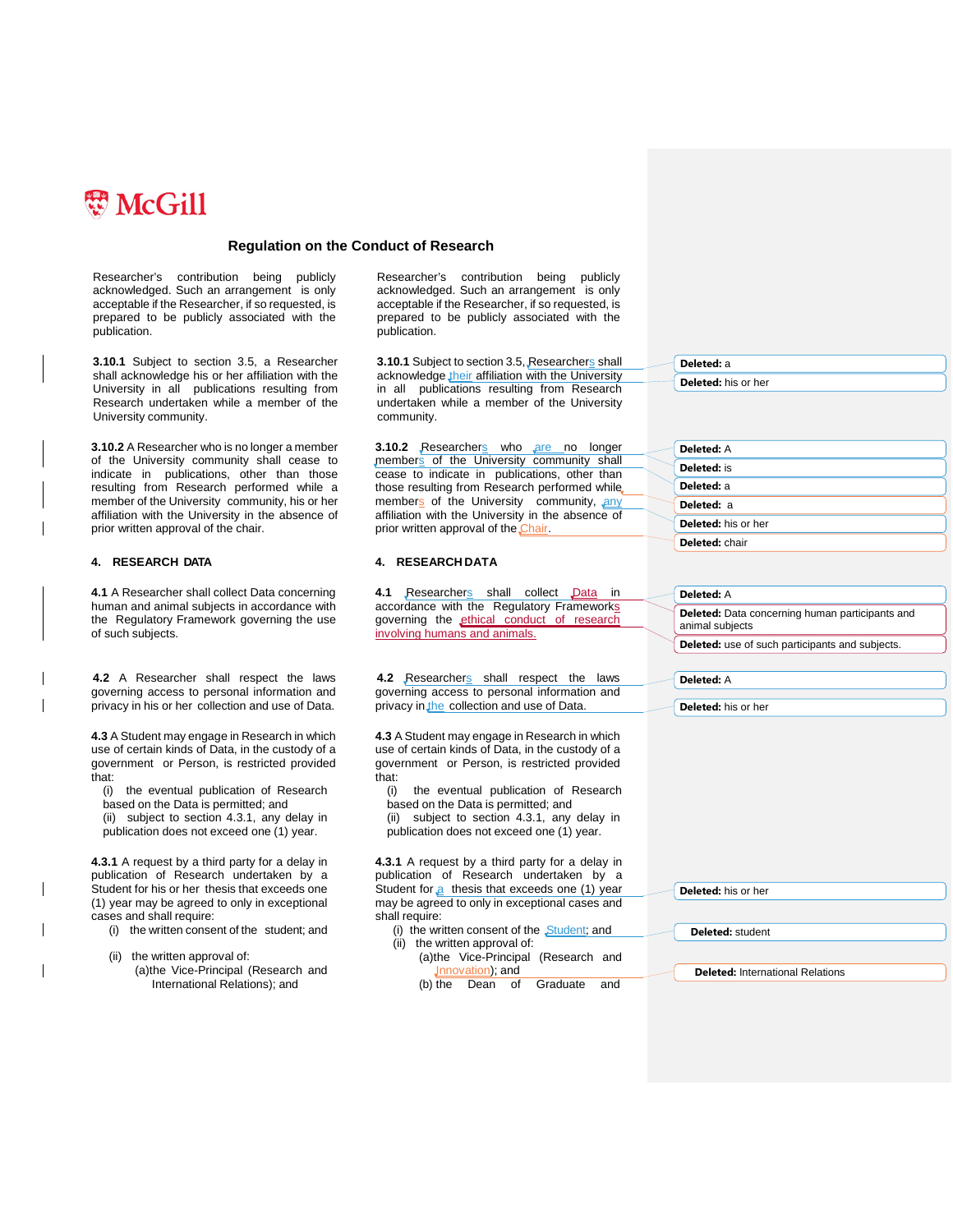

(b) the Dean of Graduate and Postdoctoral Studies.

**4.4** A Researcher shall not use or publish Data which he or she knows to be, or has reasonable grounds to believe are, false or of unknown provenance unless it is so identified.

**4.5** A Researcher shall organize his or her Data in a manner that allows for its verification by third parties.

#### **4.6 Retention of Research Data 4.6 Retention of Research Data**

**4.6.1** A Researcher shall retain Data in conformity with best practice in his or her discipline and for:

(i) the period specified by the Agency supporting the Research; or (ii) in the absence of an Agency specification, a period of seven (7) years from publication of the Data.

**4.6.2** Each department or research unit shall establish procedures appropriate to its needs for the retention and recording of Data.

**4.6.2.1** Data shall be retained by a Principal Investigator or the department or research unit in which they were generated as agreed to by the Principal Investigator and his or her Chair.

**4.6.2.2** A Researcher who ceases to be a member of the University shall deposit his or her Data with the department or research unit where the Data were generated unless alternative written arrangements are made with his or her Chair.

**4.6.3** In the event that Data obtained from a limited access database or under a Research Related Agreement cannot be retained by a Principal Investigator, the Principal Investigator must provide the Chair in writing with the location of the Data or the limited-access database.

#### **4.7 Access to Research Data**

Subject to exceptions based on a duty of confidentiality and the laws respecting Postdoctoral Studies.

4.4 Researchers shall not use or publish Data which they know to be, or have reasonable grounds to believe are, false or of unknown provenance unless it is so identified.

4.5 Researchers shall organize Data in a manner that allows for its verification by third parties.

**4.6.1** Researchers shall retain Data in conformity with best practice in their discipline and for:

(i) the period specified by the Agency supporting the Research; or (ii) in the absence of an Agency specification, a period of  $at$  least, seven (7) years from first publication of the Data.

**4.6.2** Each department or research unit shall establish procedures appropriate to its needs for the retention and recording of Data.

**4.6.2.1** Data shall be retained by a Principal Investigator or the department or research unit in which they were generated as agreed to by the Principal Investigator and the Chair.

4.6.2.2 Researchers who cease to be a member of the University shall deposit Data with the department or research unit where the Data were generated unless alternative written arrangements are made with the Chair.

**4.6.3** In the event that Data obtained from a limited access database or under a Research Related Agreement cannot be retained by a Principal Investigator, the Principal Investigator must provide the Chair in writing with the location of the Data or the limited-access database.

#### **4.7 Access to Research Data**

**4.7.1** Subject to exceptions based on a duty of

|  | Deleted: A          |
|--|---------------------|
|  | Deleted: he or she  |
|  | Deleted: S          |
|  | Deleted: has        |
|  | Deleted: A          |
|  | Deleted: his or her |

| <b>Deleted:</b> A          |  |
|----------------------------|--|
| <b>Deleted:</b> his or her |  |

**Deleted:** but not limited to,

| Deleted: his or her        |
|----------------------------|
|                            |
| Deleted: A                 |
| Deleted: S                 |
| <b>Deleted:</b> his or her |
| Deleted: his or her        |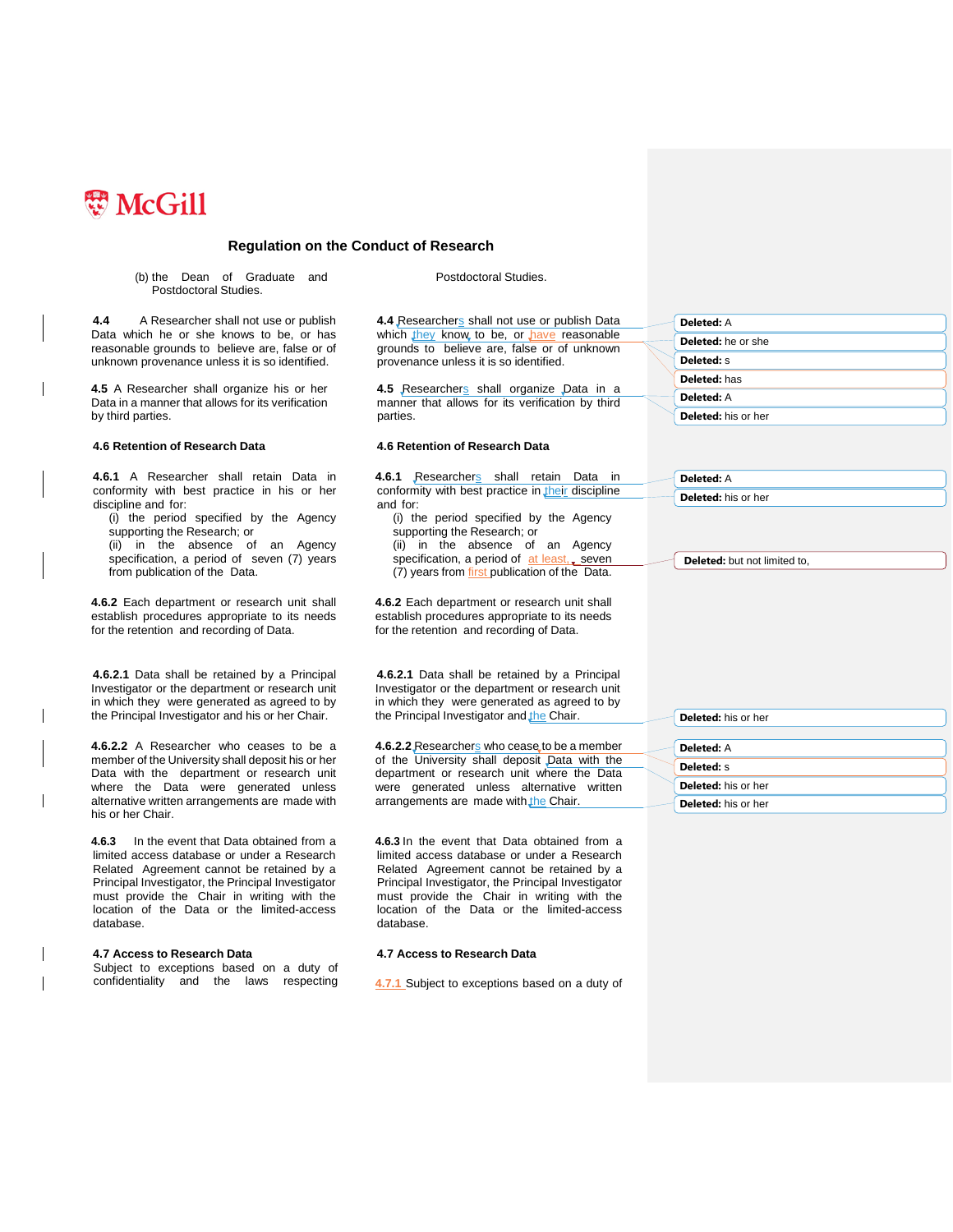

intellectual property and access to information, a Researcher shall make his or her Data available after publication to an Agency or established scientific or scholarly journal presenting a reasonable and legitimate written request to examine the Data.

**4.7.1** Where there is a disagreement between the Researcher and the Agency or journal requesting the Data, the disagreement shall be referred for resolution:

- (i) first to the Chair;
- (ii) then, if necessary, to the Dean; and
- (iii) finally, if necessary, to the Office of the Vice-Principal (Research and International Relations).

**4.8.1** Research collaborators, at the commencement of their collaboration, shall make all reasonable efforts to reach agreement, preferably in writing, that is consistent with the law and the Regulatory Framework relating to intellectual property, on their rights to, and future use of, Data.

**4.8.2** In the absence of an agreement between Research collaborators, their rights to and future use of the Data shall be governed by the law and the Regulatory Framework relating to intellectual property

**4.8.3** In the event that a dispute should arise between Research collaborators concerning rights to and future use of the Data, the University shall assist in facilitating the resolution of dispute in accordance with section 6.5.

#### **5. USE OF OTHERS' WORK 5. USE OF OTHERS' WORK**

**5.1** A Researcher shall not knowingly engage in Plagiarism.

confidentiality and the laws respecting intellectual property and access to information, a Researcher shall make Data available after publication to an Agency or established scientific or scholarly journal presenting a reasonable and legitimate written request to examine the Data.

**4.7.2** Where there is a disagreement between the Researcher and the Agency or journal requesting the Data, the disagreement shall be referred for resolution:

(i) first to the Chair or Dean where there is no department Chair;

(ii) then, if necessary, to the Dean; and (iii) finally, if necessary, to the Office of the<br>Vice-Principal (Research and Vice-Principal (Research and Innovation).

**Deleted:** his or her

**Deleted:** International Relations

#### **4.8 Collaborative Data 4.8 Collaborative Data**

**4.8.1** Research collaborators, at the commencement of their collaboration, shall make all reasonable efforts to agreement, preferably in writing, that is consistent with the law and the Regulatory Framework relating to intellectual property, on their rights to, and future use of, Data.

**4.8.2** In the absence of an agreement between Research collaborators, their rights to, and future use of, the Data shall be governed by the law and the Regulatory Framework relating to intellectual property.

**4.8.3** In the event that a dispute should arise between Research collaborators concerning rights to and future use of the Data, the University shall assist in facilitating the resolution of the dispute in accordance with section 6.5.

**5.1** Researchers shall not knowingly engage in Plagiarism.

**Deleted:** A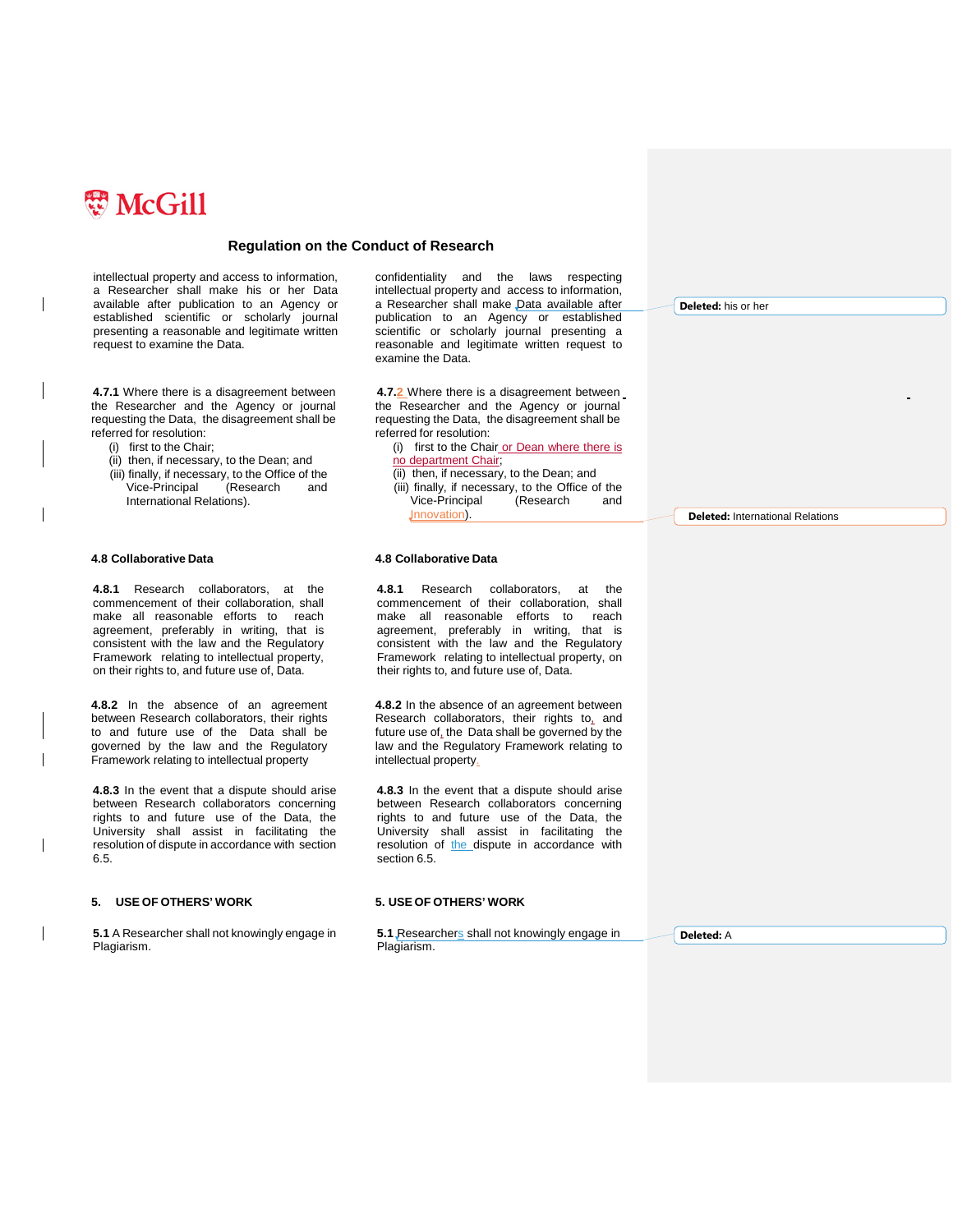

**5.1.1** Upon the demonstration that a Researcher has engaged in Plagiarism it shall be presumed that the Researcher did so knowingly and he or she shall bear the burden of rebutting the presumption by evidence satisfying the Person or body investigating the matter that no such knowledge existed.

**5.2** A Researcher shall obtain the prior permission of another Person before using, even with proper attribution, the unpublished work or Data of the other Person.

**5.2.1** Notwithstanding section 5.2, where a Researcher has obtained access to unpublished information, concepts or Data through access to confidential information or documents, including material obtained by the Researcher as part of processes such as peer review, the Research shall not use such information, concepts or Data without the prior written permission of the author.

**5.3** A Researcher shall not enter into, or participate in, any arrangement whereby an Agency or other Person may have exclusive use of, or access to, the Data of a Research collaborator, whether with or without proper attribution, without the Research collaborator's prior written informed consent.

**5.4** A Researcher shall use archival material in accordance with the rules of the archival source.

### **6. COLLABORATIVERESEARCH 6. COLLABORATIVERESEARCH**

**6.1** A Researcher shall recognize in an appropriate form or manner in his or her publications the substantive contributions of all Research collaborators including Students.

**6.2.1** A Researcher shall ensure that authorship of published work includes all those and only those who have made significant scholarly contributions to the work and who share responsibility and accountability for the results.

**5.1.1** Upon the demonstration that a Researcher has engaged in Plagiarism it shall be presumed that the Researcher did so knowingly and they shall bear the burden of rebutting the presumption by evidence satisfying the Person or body investigating the matter that no such knowledge existed.

5.2 Researchers shall obtain the prior permission of another Person before using, even with proper attribution, the unpublished work or Data of the other Person.

**5.2.1** Notwithstanding section 5.2, where a Researcher has obtained access to unpublished information, concepts or Data through access to confidential information or documents, including material obtained by the Researcher as part of processes, such as peer review, the Researcher is prohibited from such information, concepts or Data.

5.3 Researchers shall not enter into, or participate in, any arrangement whereby an Agency or other Person may have exclusive use of, or access to, the Data of a Research collaborator, whether with or without proper attribution, without the Research collaborator's prior written informed consent.

5.4 Researchers shall use archival material in accordance with the rules of the archival source.

**6.1** Researchers shall recognize in an appropriate form or manner in their publications the substantive contributions of all Research collaborators including Students.

#### **6.2 AUTHORSHIP 6.2 AUTHORSHIP**

**6.2.1** Researchers shall ensure that authorship of published work includes all those and only those who have made significant scholarly contributions to the work and who share responsibility and accountability for the results.

**Deleted:** he or she

**Deleted:** A

**Deleted:** shall not use such **Deleted:** without the prior written permission of the author **Deleted:** .

**Deleted:** A

**Deleted:** A

| $\blacksquare$ Deleted: A |
|---------------------------|
| Deleted: his or her       |

**Deleted:** A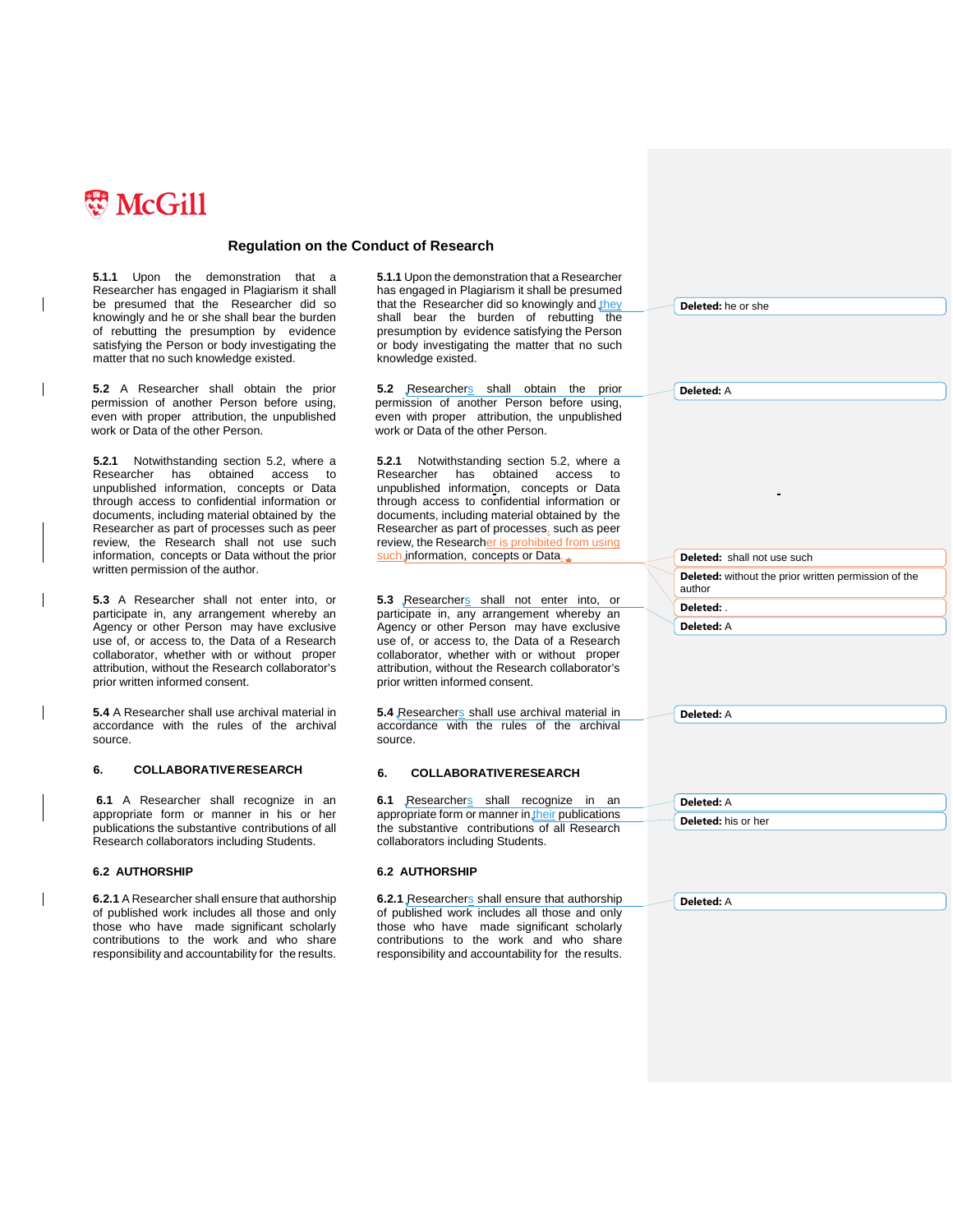

 $\overline{\phantom{a}}$ 

### **Regulation on the Conduct of Research**

**6.2.2** A Researcher shall ensure that where a co-authored publication is based primarily on the work of a Student, including a dissertation or thesis the Student is granted due prominence in the list of co-authors in accordance with the established practices of the discipline.

**6.2.3** In the absence of an agreement between Research collaborators, the following rules shall govern the order of attribution of authorship:

(i) authorship shall be attributed to all those Researchers who have made significant scholarly contributions to the work and who share responsibility and accountability for the results;

(ii) attribution of authorship shall be determined according to:

(a) the quality and quantity of a Researcher's contribution; (b) the extent of a<br>Researcher's responsibility and responsibility and accountability for the results; and (c) the best practices of the discipline;

(iii) the order of attribution of authorship shall not be affected by whether a Researcher was paid for his or her contribution or by his or her employment status.

**6.2.4** A person who provides only administrative and/or managerial services to a collaborative Research endeavour shall not qualify for co-authorship.

#### **6.3 RESPONSIBILITIES OF CORRESPONDING AUTHOR**

**6.3.1** Prior to the submission of a manuscript for publication, the Corresponding Author shall:

- (i) ensure all persons who are entitled to co-authorship are included as coauthors;
- (ii) make a reasonable attempt to obtain the consent of the co-authors to the order of attribution of authorship;
- (iii) ensure that persons who have made useful contributions to the Research

6.2.2 Researchers shall ensure that where a coauthored publication is based primarily on the work of a Student, including a dissertation or thesis, the Student is granted due prominence in the list of co-authors in accordance with the established practices of the discipline.

**6.2.3** In the absence of an agreement between Research collaborators, the following rules shall govern the order of attribution of authorship:

(i) authorship shall be attributed to all those Researchers who have made significant scholarly contributions to the work and who share responsibility and accountability for the results;

- (ii) attribution of authorship shall be determined according to:
	- (a) the quality and quantity of a Researcher's contribution;
	- (b) the extent of a Researcher's responsibility and accountability for the results; and
	- (c) the best practices of the discipline;

(iii) the order of attribution of authorship shall not be affected by whether a Researcher was paid for their contribution or by their employment status.

**6.2.4** A person who provides only administrative and/or managerial services to a collaborative Research endeavour shall not qualify for coauthorship.

#### **6.3 RESPONSIBILITIES OF CORRESPONDING AUTHOR**

**6.3.1** Prior to the submission of a manuscript for publication, the Corresponding Author shall:

- (i) ensure all persons who are entitled to co-authorship are included as coauthors;
- (ii) make a reasonable attempt to obtain the consent of the co-authors to the order of attribution of authorship;
- (iii) ensure that persons who have made useful contributions to the Research

**Deleted:** A

**Deleted:** his or her **Deleted:** his or her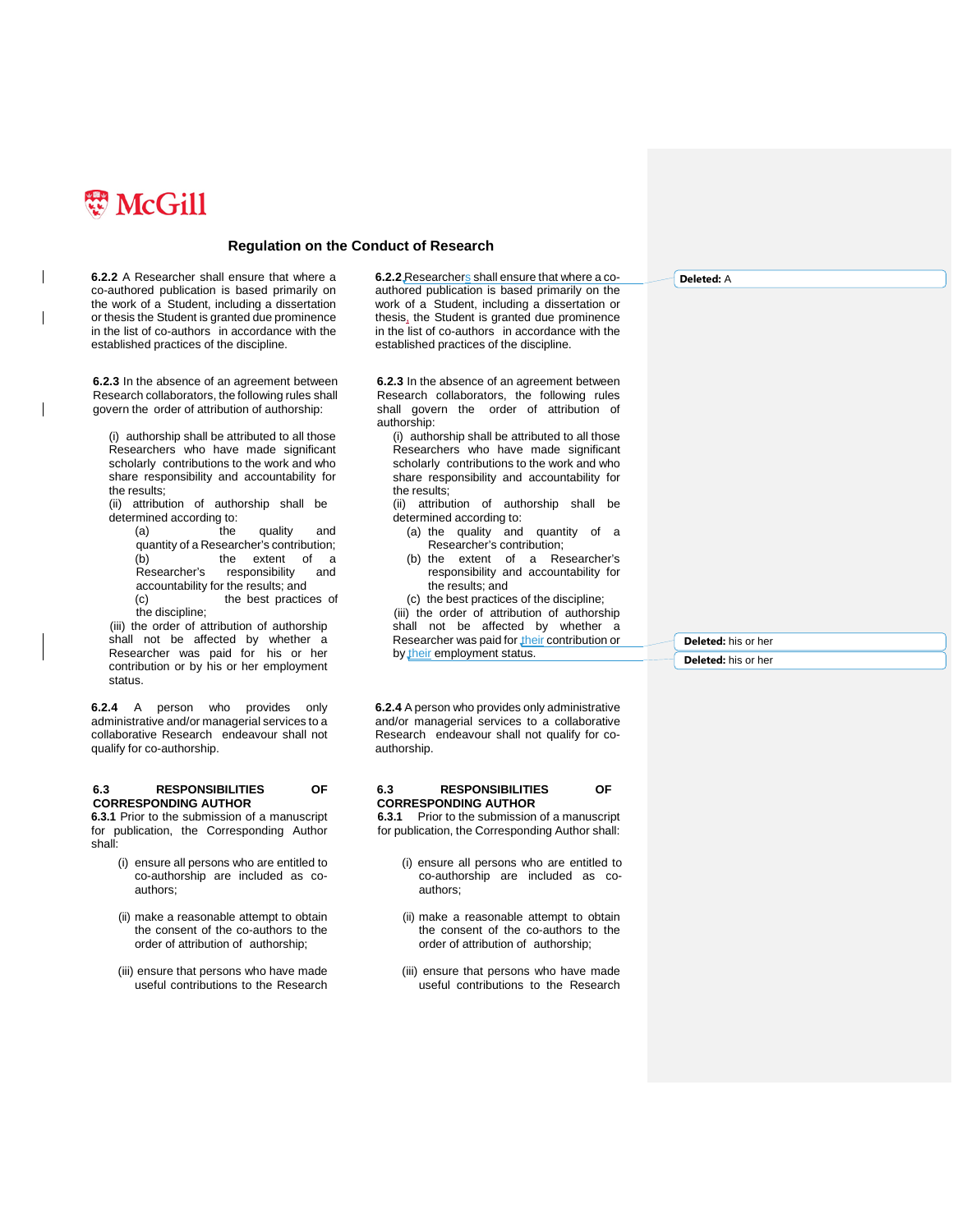

which do not qualify them for co-<br>authorship, are appropriately are appropriately acknowledged in accordance with the standards of the discipline and the publisher;

- (iv)provide each co-author an opportunity to comment on the manuscript prior to its submission for publication; and
- (v) provide each co-author with a copy of the manuscript submitted for publication.

#### **6.4 OWNERSHIP OF INTELLECTUAL PROPERTY**

**6.4.1** Subject to section 6.4.3, Research collaborators shall endeavour to reach an agreement, consistent with the Regulatory Framework concerning the allocation of intellectual property.

**6.4.2** Subject to section 6.4.3, in the absence<br>of agreement between Research agreement between Research collaborators, the allocation of copyright shall be governed by the law and the Regulatory Framework relating to intellectual property.

**6.4.3** In the event that an external Person has an interest in the Research, the Research collaborators, the University and such Person shall, following negotiations with the Office of Technology Transfer, establish by contract:

(i) ownership of intellectual property arising out of any Research Related Agreement;

(ii) the rights and obligations of the parties to seek patents; and

(iii) the entitlement of the parties to share in any associated royalties.

#### **6.5 DISPUTES RESOLUTION IN COLLABORATIVE RESEARCH**

**6.5.1** The University shall assist in facilitating the resolution of disputes between Research collaborators ("the disputants"), in accordance

which do not qualify them for co-<br>authorship, are appropriately are appropriately acknowledged in accordance with the standards of the discipline and the publisher;

- (iv) provide each co-author an opportunity to comment on the manuscript prior to its submission for publication; and
- (v) provide each co-author with a copy of the manuscript submitted for publication.

#### **6.4 OWNERSHIP OF INTELLECTUAL PROPERTY**

**6.4.1** Subject to section 6.4.3, Research collaborators shall endeavour to reach an agreement, consistent with the Regulatory Framework concerning the allocation of intellectual property.

**6.4.2** Subject to section 6.4.3, in the absence of agreement between Research collaborators, the allocation of copyright shall be governed by the law and the Regulatory Framework relating to intellectual property.

**6.4.3** In the event that an external Person has an interest in the Research, the Research collaborators, the University and such Person shall, following negotiations with the<br>appropriate office within Research and within Research and Innovation, establish by contract:

(i) ownership of intellectual property arising out of any Research Related Agreement; (ii) the rights and obligations of the parties to seek patents; and

(iii) the entitlement of the parties to share in any associated royalties.

#### **6.5 DISPUTES RESOLUTION IN COLLABORATIVE RESEARCH**

**6.5.1** The University shall assist in facilitating the resolution of disputes between Research collaborators ("the disputants"), in accordance **Deleted:** International Relations **Deleted:** Office of Technology Transfer,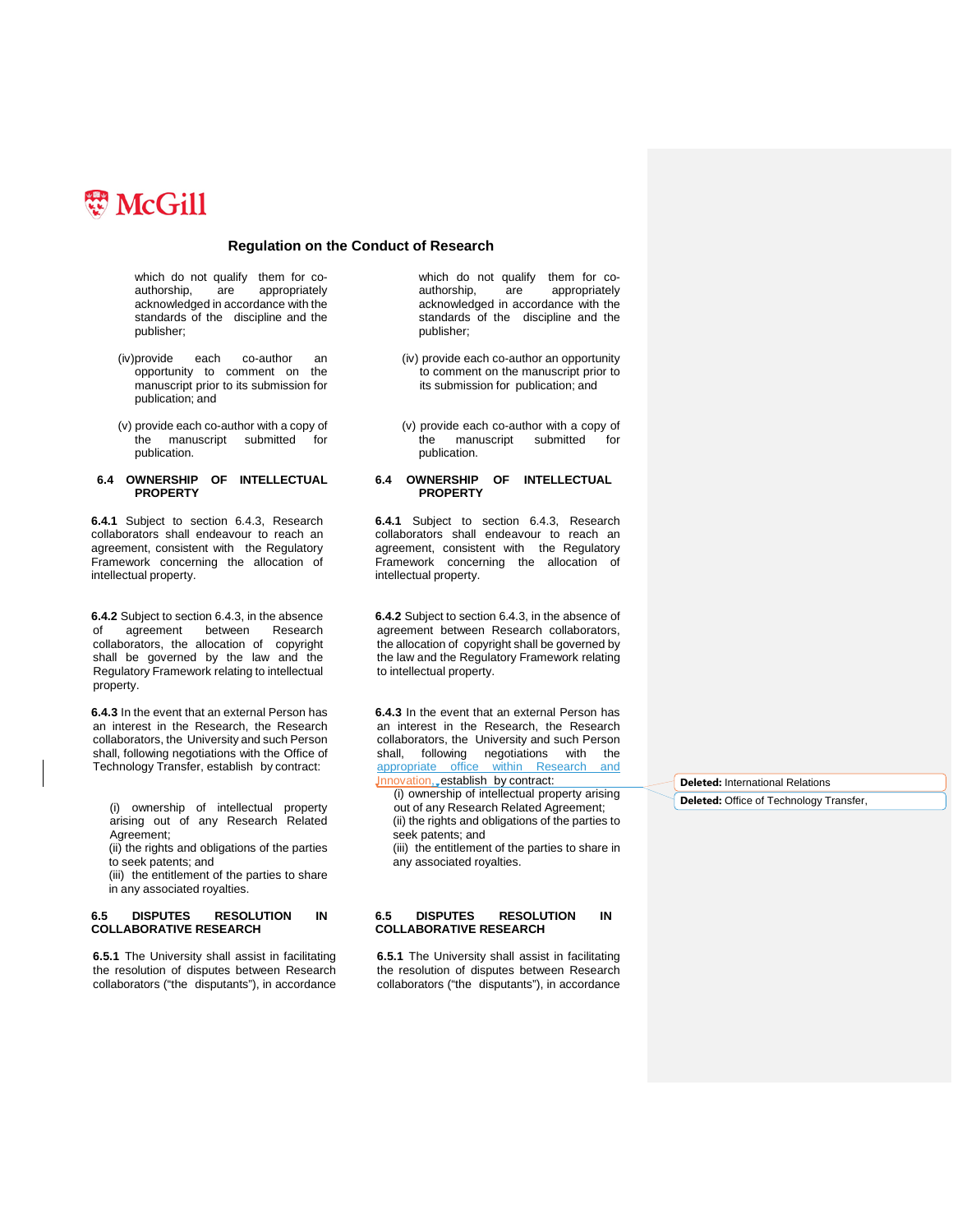

with section 6.5.

The University, however, has no obligation to ensure that such disputes are resolved.

**6.5.2** Disputants shall first seek to resolve their dispute amicably between themselves using the good offices of the Principal Investigator if he or she is not a party to the dispute.

**6.5.3** In the event that an amicable resolution of the dispute is not or cannot be achieved in accordance with section 6.5.2, the disputants shall refer the dispute to the Chair or the Dean of the faculty, if it is one without departments, who shall attempt to resolve the dispute.

The Chair or Dean, as the case may be, may appoint a senior member of the academic staff of the department or Faculty to act in his or her stead.

**6.5.4** In the event that the dispute is not resolved in accordance with section 6.5.3, the disputants shall seek the assistance of the Vice-Principal (Research and International Relations) in achieving a resolution.

The Vice-Principal (Research and International Relations) may appoint a senior member of the academic staff to act in his or her stead.

**6.5.5** The Vice-Principal (Research and International Relations), or appointee, may assist the disputants in selecting an internal or external mechanism for the resolution of their dispute on the understanding that their involvement in any of these processes is without prejudice to the disputants' rights in any subsequent internal or external process.

**6.5.6** Notwithstanding section 6.5.5, in the event that a resolution acceptable to the disputants is reached:

- (i) it shall be acknowledged by them in writing and in sufficient detail to allow for its implementation; and
- (ii) it shall be deemed to be final and the disputants thereby waive any further internal and external recourse based on the facts having given rise to the dispute.

with section 6.5.

The University, however, has no obligation to ensure that such disputes are resolved.

**6.5.2** Disputants shall first seek to resolve their dispute amicably between themselves using the good offices of the Principal Investigator if they are not a party to the dispute.

**6.5.3** In the event that an amicable resolution of the dispute is not or cannot be achieved in accordance with section 6.5.2, the disputants shall refer the dispute to the Chair or the Dean. (should the dispute arise in a Faculty without a departmental structure), who shall attempt to resolve the dispute.

The Chair or Dean, as the case may be, may appoint a senior member of the academic staff of the department or Faculty to act in their stead.

**6.5.4** In the event that the dispute is not resolved within 60 days in accordance with section 6.5.3, the disputants  $\text{may}$  seek the assistance of the Vice-Principal (Research and Innovation) in achieving a resolution. The Vice-Principal (Research and Innovation)

may appoint a senior member of the academic staff to act in their stead.

**6.5.5** Where the disputants seek the assistance of the Vice-Principal (Research and Jnnovation) under 6.5.4, the Vice-Principal (Research and Innovation)'s, or appointee's, involvement in any of these processes shall without prejudice to the disputants' rights in any subsequent internal or external process. The Vice-Principal (Research and Innovation), or appointee, will respond to requests for such assistance within 30 days.

**6.5.6** Notwithstanding section 6.5.5, in the event that a resolution acceptable to the disputants is reached:

- (i) it shall be acknowledged by them in writing and in sufficient detail to allow for its implementation; and
- (ii) it shall be deemed to be final and the disputants thereby waive any further internal and external recourse based on the facts having given rise to the dispute.

**Deleted:** he or she is

**Deleted:** of the facultyFaculty, if it is one without departments

**Deleted:** his or her

| Deleted: shall                          |  |
|-----------------------------------------|--|
|                                         |  |
| <b>Deleted:</b> International Relations |  |
| <b>Deleted:</b> International Relations |  |
| <b>Deleted:</b> his or her              |  |
|                                         |  |

**Deleted:** The

**Deleted:** International Relations

**Deleted:** , or appointee, may assist the disputants in selecting an internal or external mechanism for the resolution of their dispute on the understanding that their

**Deleted:** is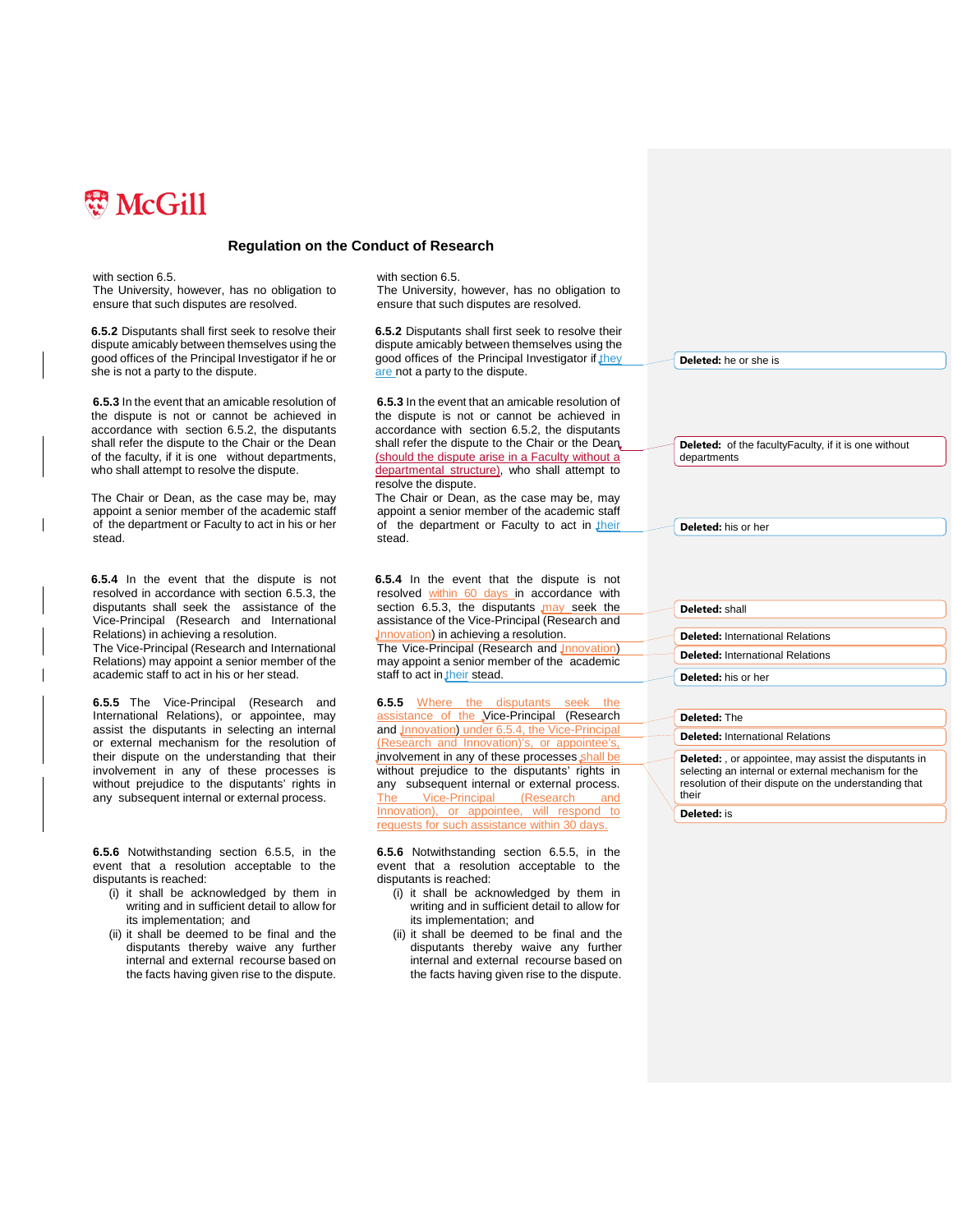

**6.5.7** Sections 6.5.1 through 6.5.6 do not apply to disputes that may arise because of alleged Research Misconduct or disagreement as to the ownership of intellectual property rights which disputes shall be resolved respectively in accordance with the Regulatory Framework relating to:

- (i) the investigation of research misconduct; and
- (ii) intellectual property.

**7.1** A Researcher shall ensure that all research funds administered by him or her are used with honesty, integrity and accountability.

**7.2** A Researcher, and those with oversight of funds and their use, shall comply with the Regulatory Framework and applicable Agency policies and guidelines relating to the management and disbursement of funds and reimbursements for expenses.

**7.3** A Researcher shall not approve payment from any Agency or University funds to, or the use of any University personnel or any University administered resources, services or materials for, a Person developing or using a Researcher's invention, software or other discovery unless such payment or use is expressly authorized in writing by the Agency and the University.

**7.4** A Researcher shall acknowledge, in all published works resulting from his or her Research, all Agencies and other public and private funding sources which supported his or her Research.

### **8. RESEARCH INVOLVING HUMAN SUBJECTS**

- **8.1** A Researcher conducting Research involving human subjects shall: (i) conduct such Research in accordance
	- with the highest ethical standards; (ii) respect the legal and moral rights of
	- the persons who are the subjects of the Research; and

(iii) comply with the Regulatory Framework governing such Research.

**6.5.7** Sections 6.5.1 through 6.5.6 do not apply to disputes that may arise because of alleged Research Misconduct or disagreement as to the ownership of intellectual property rights which disputes shall be resolved respectively in accordance with the Regulatory Framework relating to:

- (i) the investigation of research misconduct; and
- (ii) intellectual property.

### **7. RESEARCH FUNDS 7. RESEARCH FUNDS**

7.1 Researchers shall ensure that all research funds they administer are used with honesty, integrity and accountability.

**7.2** Researchers, and anyone with oversight of research funds and their use, shall comply with the Regulatory Framework and applicable Agency policies and guidelines relating to the management and disbursement of funds and reimbursements for expenses.

**7.3** Researchers shall not approve payment from any Agency or University funds to, or the use of any University personnel or any University administered resources, services or materials for, a Person developing or using a Researcher's invention, software or other discovery unless such payment or use is expressly authorized in writing by the Agency and the University.

**7.4** Researchers shall acknowledge, in all published works resulting from their Research, all Agencies and other public and private funding sources which supported their Research.

#### **8. RESEARCH INVOLVING HUMAN PARTICIPANTS**

| 8.1 Researchers shall:                     |
|--------------------------------------------|
| (i) conduct Research involving human       |
| participants in accordance with the        |
| highest ethical standards;                 |
| (ii) respect the legal and moral rights of |
| the persons who are the participants in    |
| the Research; and                          |
| comply with the Regulatory<br>(iii)        |
| Framework governing such Research.         |

**Deleted:** administered by him or her **Deleted:** A

**Deleted:** those

**Deleted:** A

**Deleted:** A

**Deleted:** A Researcher **Deleted:** his or her **Deleted:** his or her

## **Deleted: SUBJECTS Deleted:** A **Deleted:** conducting Research involving human subjects participants **Deleted:** such Research **Deleted:** subjects of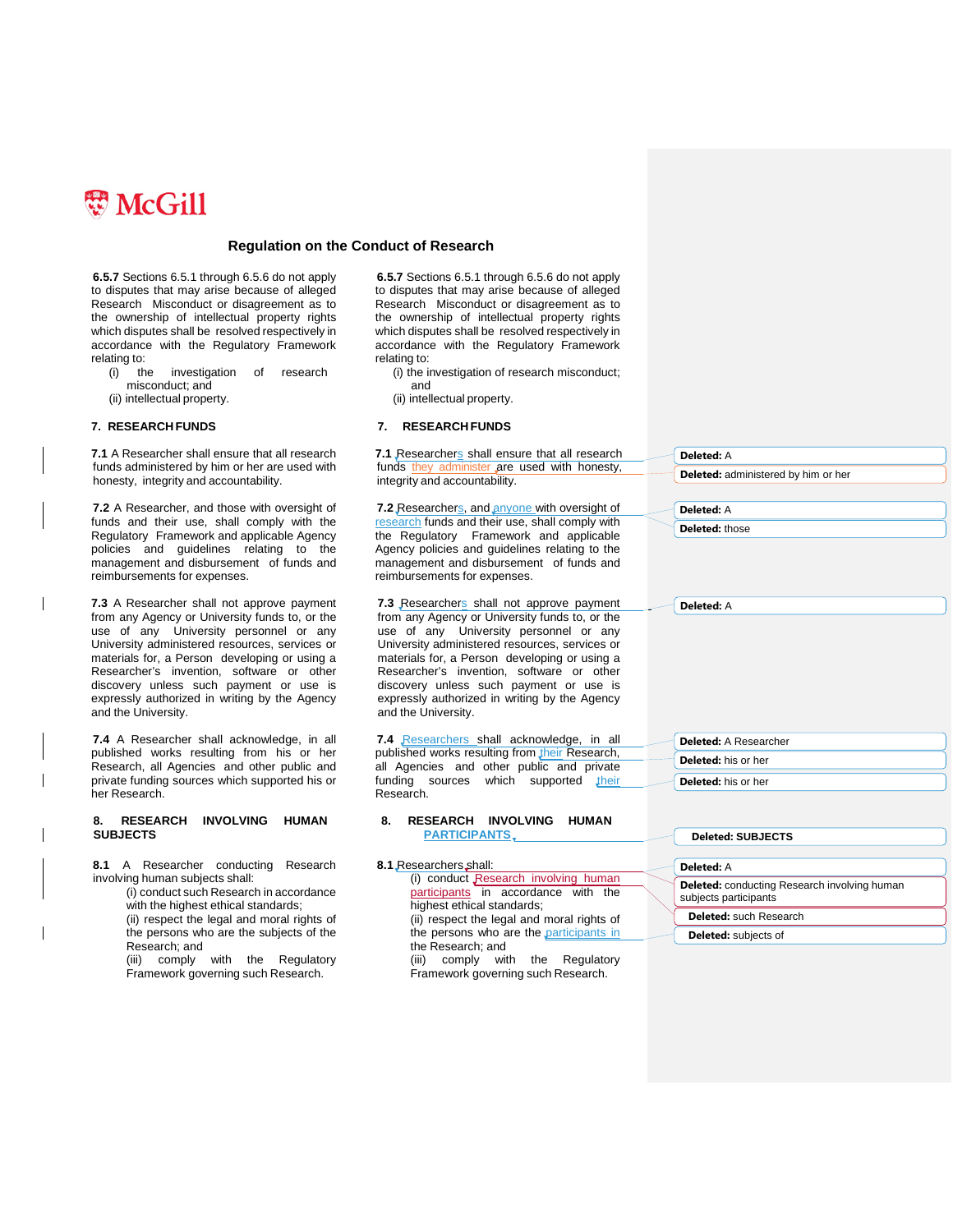

**8.2** A Researcher shall not use the premises, facilities or publications of the University to recruit in any manner a member of the University community as a participant in medical testing or in clinical trials involving human subjects related to non-University Research projects.

**8.3** A Researcher shall obtain the prior approval of a research ethics board before engaging in self- experimentation involving any element of risk to the Researcher whether or not the Researcher is the sole or one of the human subject participants.

**8.4** A Researcher shall not accept any personal benefit (including a bonus or milestone payment) for:

- (i) enrolling a particular number of patients or for meeting a deadline in recruiting human subjects; (ii) a particular number of human subjects successfully completing the
- study or trial or for successfully completing it within a specific timeframe; (iii) assessing potential recruits for a study or a clinical trial in which the Researcher is involved.

**9.1** A Researcher conducting Research involving animals shall:

(i) conduct such Research in accordance with the highest ethical standards; and

(ii) comply with the Regulatory Framework, including the policies and guidelines of the Canadian Council on Animal Care.

**10.1** A Researcher shall not enter into any arrangement with any Person to conduct any Research under the auspices of the University, or on University premises or using Students, academic, administrative or support staff, or University resources or facilities on the understanding that the conduct of the Research is to be kept secret.

8.2 Researchers shall not use the premises, facilities or publications of the University to recruit in any manner a member of the University community as a participant in medical testing or in clinical trials involving human participants related to non-University Research projects.

8.3 Researchers shall obtain the prior approval of a research ethics board before engaging in self- experimentation involving any element of risk to the Researcher whether or not the Researcher is the sole or one of the human participants. Researchers are responsible for consulting with the relevant research ethics board to determine if such approval is needed.

8.4 Researchers shall not accept any personal benefit (including a bonus or milestone payment) for:

(i) enrolling a particular number of patients or for meeting a deadline in recruiting human participants; (ii) a particular number of human participants successfully completing the study or trial or for successfully completing it within a specific timeframe; (iii) assessing potential recruits for a study or a clinical trial in which the

#### **9. RESEARCH INVOLVING ANIMALS 9. RESEARCH INVOLVING ANIMALS**

Researcher is involved.

#### **9.1** Researchers shall:

| (i) conduct Research involving animals in    |
|----------------------------------------------|
| accordance with the highest ethical          |
| standards: and                               |
| (ii) comply with the Regulatory Framework,   |
| including the policies and guidelines of the |
| Canadian Council on Animal Care.             |

#### **10. SECRETRESEARCH 10. SECRETRESEARCH**

**10.1** Researchers shall not enter into any arrangement with any Person to conduct any Research under the auspices of the University, or on University premises or using Students, academic, administrative or support staff, or University resources or facilities on the understanding that the conduct of the Research is to be kept secret.

**Deleted:** A **Deleted:** conducting Research involving animals

**Deleted:** A

**Deleted:** such

**Deleted:** A

**Deleted:** A

**Deleted:** subject

**Deleted:** subjects **Deleted:** subjects

**Deleted:** A

**Deleted:** subjects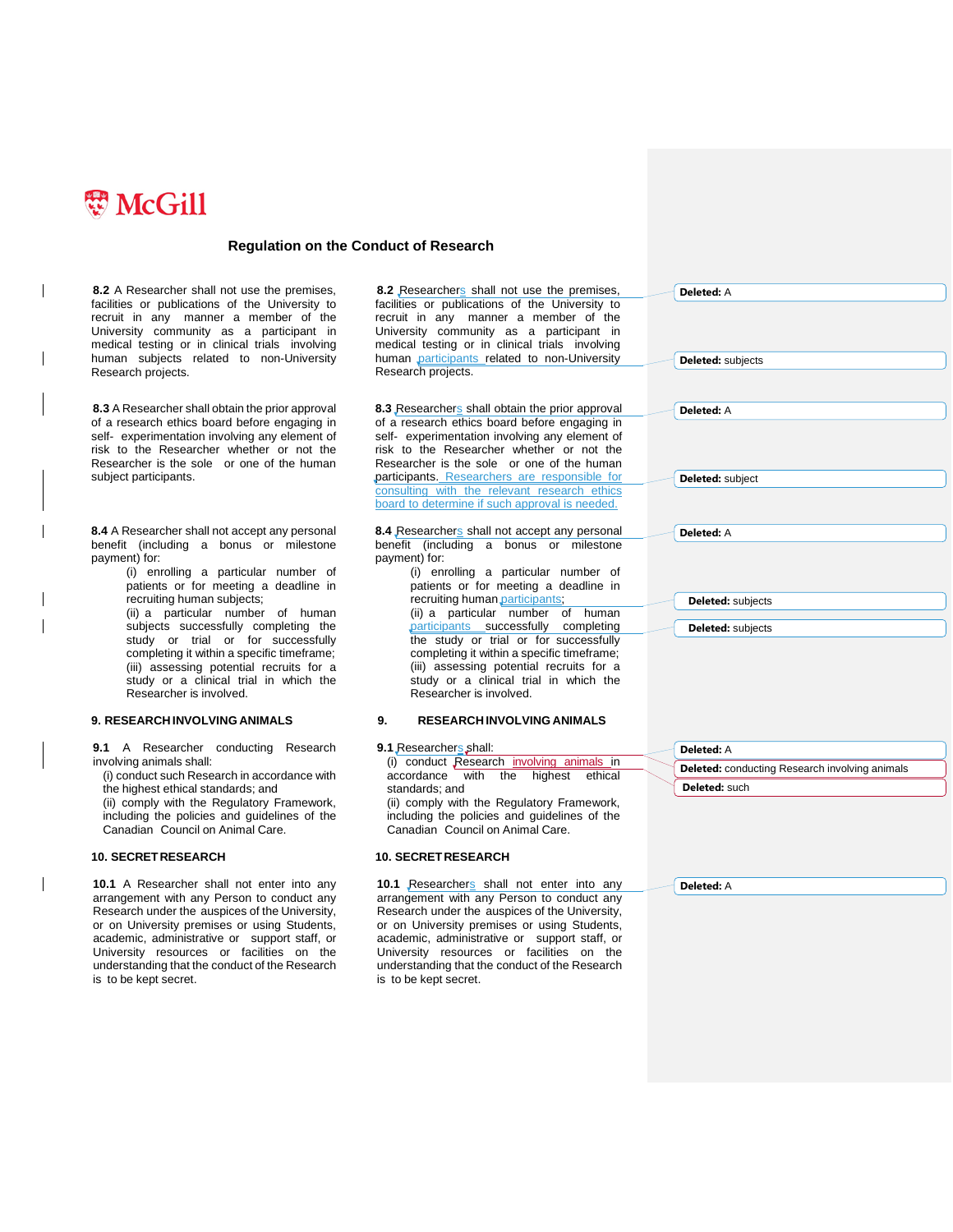

#### **11. HAZARDOUSRESEARCH 11. HAZARDOUSRESEARCH**

**11.1** A Researcher proposing to engage in Research activities that pose a recognizable inherent risk of accidental injury to persons or property shall:

(i) comply with the Regulatory Framework governing the conduct of such activities; (ii) obtain all necessary approvals before accepting delivery of hazardous materials, or embarking on the activities in question; and (iii) prior to the commencement of the activities, notify those who it is reasonably foreseeable may be placed at risk.

**11.2** A Researcher engaged in a Research activity which poses a significant recognizable inherent risk of physical injury to persons or property who has reasonable cause to believe that injury to person or property has occurred or is imminent shall:

(i) take appropriate measures to address the situation in accordance with the University's emergency policies and guidelines; and (ii) report the incident or potential threat to the Researcher's chair.

#### **12. COMMERCIALIZATIONOF RESEARCH 12. COMMERCIALIZATIONOF RESEARCH**

**12.1** Without prejudice to the rights of a Researcher's collaborators or sponsors of Research, a Researcher shall not be obliged to seek commercial development of his or her invention, software or other discovery. The University shall respect the decision of a Researcher not to commercialize his or her invention, software or other discovery.

**12.2** A Researcher who elects not to seek the commercial development of his or her invention, software or other discovery may, in accordance with the Regulatory Framework governing intellectual property, permit its commercial development by his or her collaborators.

**12.3** A Researcher who elects to develop an **12.3** Researchers who elect to develop an

11.1 Researchers proposing to engage in Research activities that pose a recognizable inherent risk of accidental injury to persons or property shall: (i) comply with the Regulatory Framework governing the conduct of such activities; (ii) obtain all necessary approvals before accepting delivery of hazardous materials, or embarking on the activities in question; and (iii) prior to the commencement of the activities, notify those for whom it is reasonably foreseeable may be placed at risk.

**11.2** Researchers engaged in a Research activity which poses a significant recognizable inherent risk of physical injury to persons or property who has reasonable cause to believe that injury to person or property has occurred or is imminent shall:

(i) take appropriate measures to address the situation in accordance with the University's emergency policies and guidelines; and (ii) report the incident or potential threat to the Researcher's Chair or Dean (should the situation arise in a Faculty without a departmental structure).

**12.1** Without prejudice to the rights of a Researcher's collaborators or sponsors of Research, a Researcher shall not be obliged to seek commercial development of an invention, software or other discovery. The University shall respect the decision of a Researcher not to commercialize an invention, software or other discovery.

12.2 Researchers who elect not to seek the commercial development of an invention, software or other discovery may, in accordance with the Regulatory Framework governing intellectual property, permit its commercial development by their collaborators.

**Deleted:** A **Deleted:** s

**Deleted:** who it is

**Deleted:** A

**Deleted:** A

**Deleted:** c

**Deleted:** his or her

**Deleted:** A **Deleted:** s **Deleted:** his or her **Deleted:** his or her

**Deleted:** his or her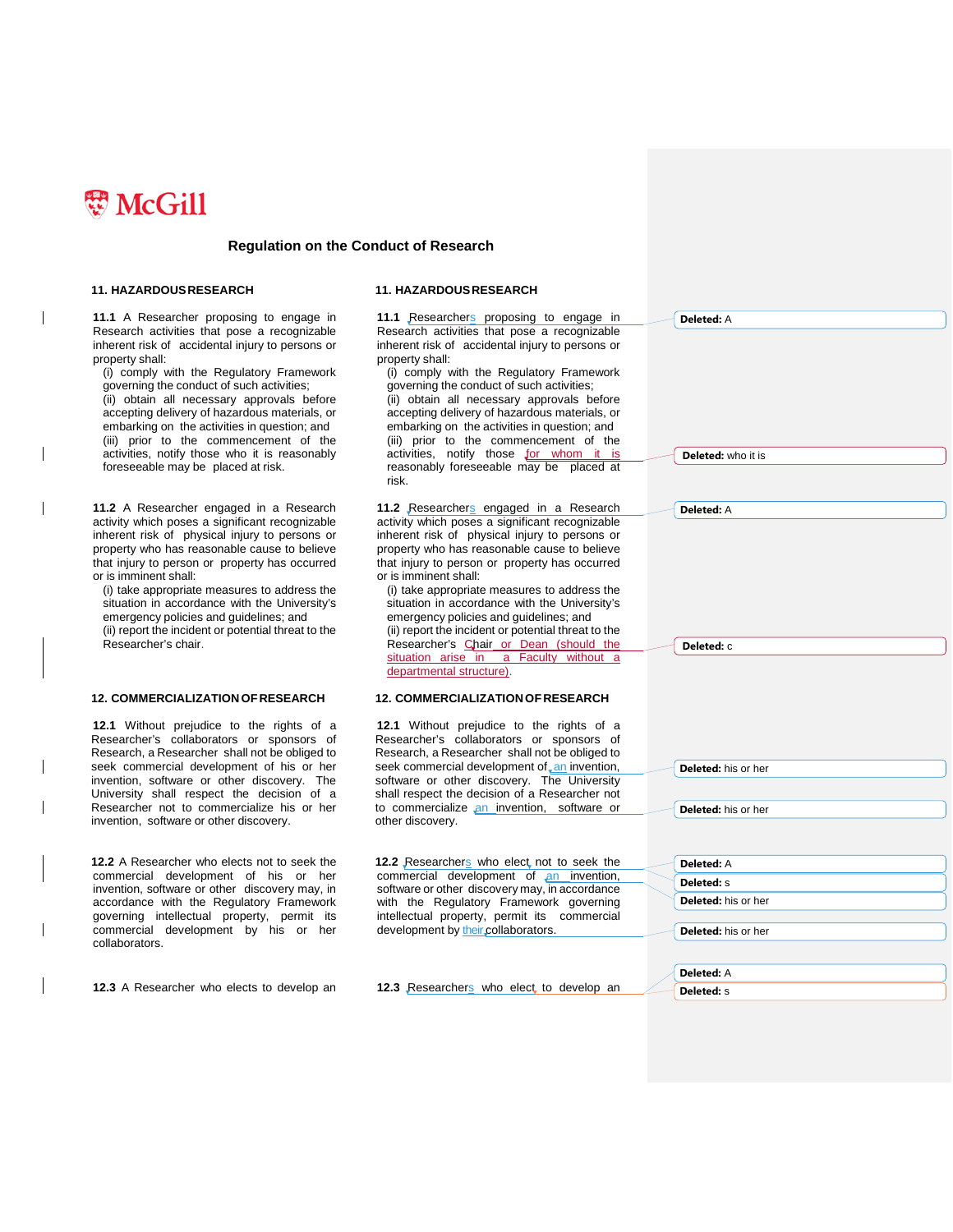

invention, software or other discovery or to become involved directly in its commercial application shall comply with the Regulatory Framework governing intellectual property.

#### **13. NEGOTIATION OF RESEARCH RELATED AGREEMENTS**

**13.1** All Research Related Agreements must be approved and executed according to the Regulatory Framework relating to the conclusion of such agreements.

**14.1** A Researcher shall comply with the Regulatory Framework governing conflicts of interest, and consulting activities.

**14.2** A Researcher shall disclose to all relevant Persons (including other institutions, Agencies, conference organizers and participants, and journals and publishers) any conflict of interest that might influence such Persons' decisions such as whether a Researcher should be asked:

- (i) to review Research proposals, funding applications or manuscripts;
- (ii) to test inventions, software or other discoveries;
- (iii) to present Research results; or
- (iv) to be permitted to undertake Research sponsored by outside Persons.

#### **15. RESEARCH MISCONDUCT 15. RESEARCH MISCONDUCT**

**15.1** Any action that is inconsistent with integrity, honesty or the Regulatory Framework, including this Regulation, may constitute a disciplinary offence and, where appropriate, shall be investigated in accordance with the Regulatory Framework relating to the investigation of research misconduct or, where appropriate, the *Code of Student Conduct and Disciplinary Procedures*.

**15.2** Nothing in the provisions of this Regulation is intended to impugn a Researcher for honest errors or for differences of interpretation or judgment relating to Data or results that are reasonable in light of the circumstances in which they are made or reached.

invention, software or other discovery or to become involved directly in its commercial application shall comply with the Regulatory Framework governing intellectual property.

#### **13. NEGOTIATION OF RESEARCH RELATED AGREEMENTS**

**13.1** All Research Related Agreements must be approved and executed according to the Regulatory Framework relating to the conclusion of such agreements.

#### **14. CONFLICT OF INTEREST 14. CONFLICT OF INTEREST**

14.1 Researchers shall comply with the Regulatory Framework governing conflicts of interest, and consulting activities.

#### 14.2 Researchers shall disclose to all relevant

Persons (including other institutions, Agencies, conference organizers and participants, and journals and publishers) any conflict of interest that might influence such Persons' decisions such as whether a Researcher should be asked:

- (i) to review Research proposals, funding applications or manuscripts;
- (ii) to test inventions, software or other discoveries;
- (iii) to present Research results; or
- (iv) to be permitted to undertake Research sponsored by outside Persons.

**15.1** Any action that is inconsistent with integrity, honesty or the Regulatory Framework, including this Regulation, may constitute a disciplinary offence and, where appropriate, shall be investigated in accordance with the Regulatory Framework relating to the investigation of research misconduct or, where appropriate, the *Code of Student Conduct and Disciplinary Procedures*.

**15.2** Nothing in the provisions of this Regulation is intended to impugn Researchers for differences of interpretation or judgment relating to Data or results that are reasonable in light of the circumstances in which they are made or reached.

**Deleted:** A

**Deleted:** A

**Deleted:** a

**Deleted:** honest errors or